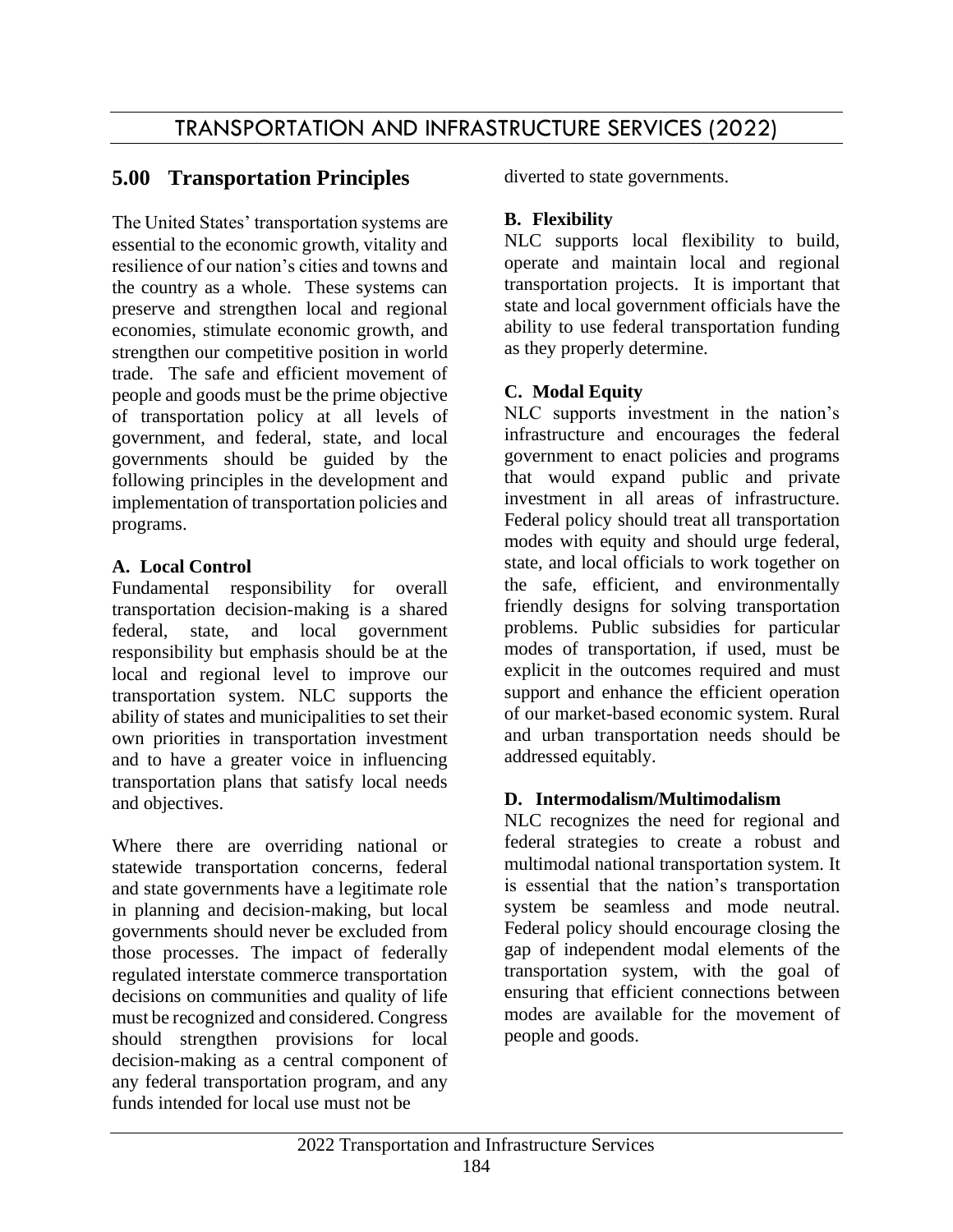NLC supports federal priority funding for improving the efficiency of the connecting modes of intermodal/ multimodal facilities.

## **E. Integrated Management and Operations**

Federal policy must encourage integrated management and operation of all transportation systems at regional and local levels, maximizing the use of information technology for management of traffic and transit, monitoring structural integrity, and enforcement for public safety.

### **F. Advanced Transportation Technologies**

City leaders welcome advanced technologies that can improve safety, reduce congestion, and decrease costs within the transportation networks. It should be a federal policy to accelerate the testing, deployment, and integration of advanced transportation technologies, such as automated, connected, electric and shared vehicles, that have the capability to increase mobility options and accessibility, while simultaneously ensuring safety and reducing emissions, collisions, and congestion. This should be done in close consultation with cities and include a robust public engagement process and appropriate regulations that ensure the unique needs of each municipality are accounted for. Adoption of new technologies should also be linked to solutions to address persistent challenges including funding, data for research and integrated transportation planning.

### **G. Disadvantaged Business Enterprise (DBE) Requirements**

The federal government should seek greater economic opportunity for disadvantaged businesses in federal procurement and financial assistance programs. DBE goals should be high enough to be effective, and enforcement should be reasonably consistent.

Furthermore, a flexible, efficient waiver procedure should be instituted to take into account the percentages of DBEs in an area and the availability of DBEs.

# **5.01 Transportation Policies**

# **A. Transportation Planning**

# *1. Metropolitan Planning Organizations*

The federal government must continue to require that Metropolitan Planning Organizations (MPOs) be responsible for a continuing, comprehensive, and coordinated transportation planning process that develops multimodal transportation programs in cooperation with state transportation departments, public transportation agencies, and local implementing agencies. The MPOs endorsement of these plans and programs must be a prerequisite for approval of federally assisted transportation projects in urbanized areas. The federal government should continue to provide adequate financial assistance to MPOs for planning efforts.

The federal government should allow the MPOs and/or the local government to plan projects that use alternate design standards while meeting environmental objectives when the use of rigid federal design standards is inconsistent with local needs.

Federal regulations should continue to require that the elected officials of general purpose local governments be adequately represented on the MPOs and that such officials participate in the designation and redesignation of the planning organization and its membership.

MPOs representing metropolitan areas with populations of more than 50,000 must be the direct recipients of federal transportation funding for all transportation planning and program efforts in those areas. Small cities with populations less than 50,000 should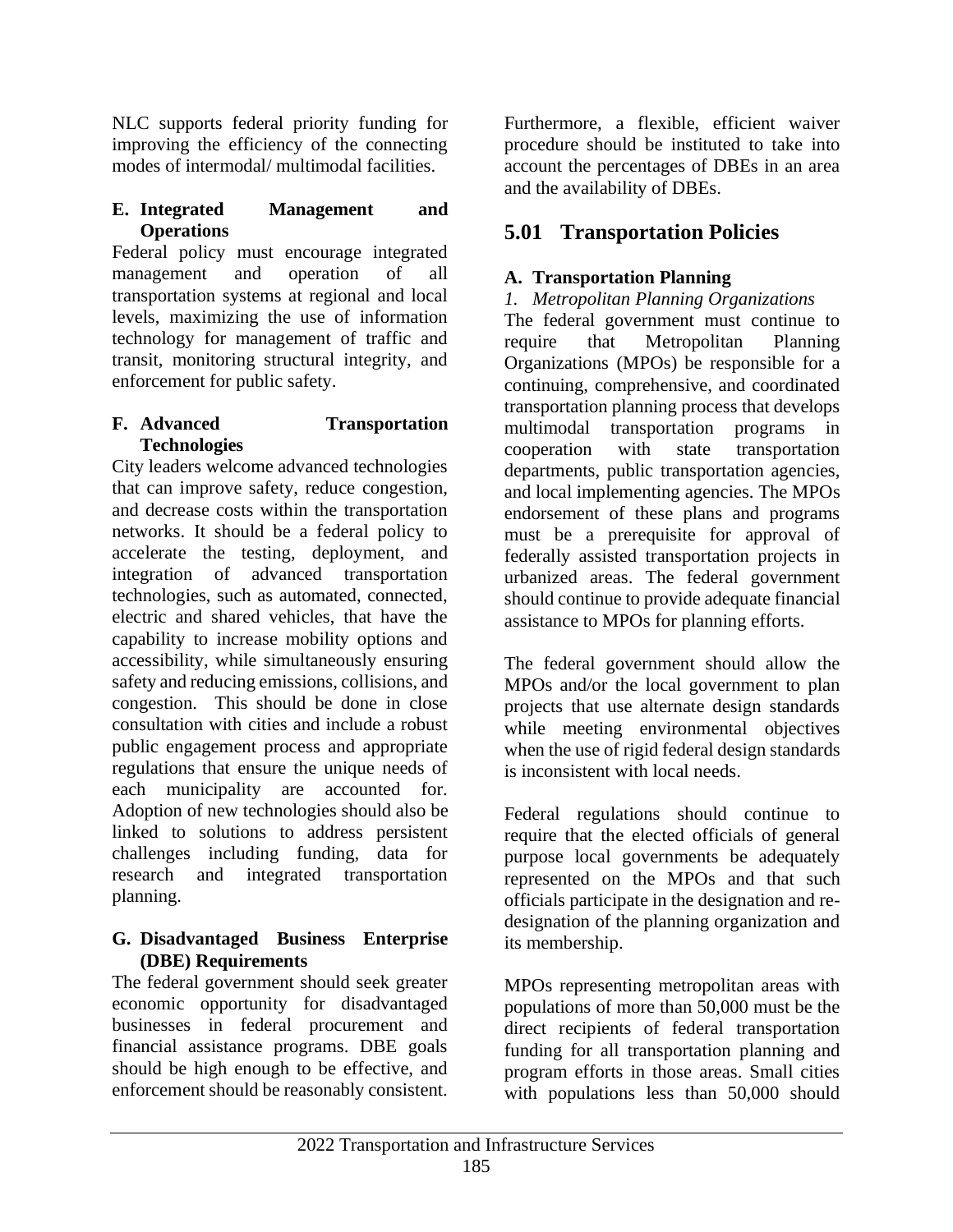have the option to receive federal transportation funding directly or retain the current practice of state sub-allocation.

The federal government shall require states to work cooperatively with MPOs to develop joint forecasts of anticipated federal transportation funding to create more accountability in federal highway projects.

# *2. Rural Consultation*

The federal government must require states to implement a process for consulting with local jurisdictions in rural, non-MPO areas, regarding transportation project planning and decision making.

## *3. Project Identification*

States should be prohibited from implementing projects unless they are first included in the transportation improvement plans, except for Management and Operations (M/O) projects.

NLC urges the federal government to require states to consult with affected local communities on transportation projects regarding the inclusion of environmental retrofits, such as storm water runoff and noise abatement, as part of projects that are exempt from federal environmental requirements, including categorical exclusions.

# *4. Project Delivery*

The federal government must streamline the federal transportation project delivery process to facilitate construction of federally funded projects and reduce project delays. Delays in the implementation of federally funded transportation projects must be eliminated in order to increase local control and make more effective use of limited financial resources. The federal government should require states to implement transportation projects identified on the local level and of local importance with the same

timeliness and priority as other regional transportation projects.

The project delivery process must:

- Mandate concurrent reviews among all federal and state agencies involved in the environmental review of all federally funded transportation projects;
- Standardize environmental policy and the review/approval process within U.S. Department of Transportation modes;
- Develop clearly defined procedures for resolving disputes among those agencies;
- Require all agencies to determine appropriate time frames to complete their reviews;
- Eliminate duplicative environmental review by crediting equal or more stringent state environmental review actions during the federal environmental review process;
- Continue to allow federal transportation dollars to be used by local and state government to provide the resources necessary to meet the time limits established for the federal environmental process; and
- Include locally elected officials in any pilot program created to examine environmental streamlining efforts.

# *5. Municipal Impact Analysis*

The social, environmental, economic, and energy impacts of proposed federal transportation legislation and regulations should be identified by the MPOs or local jurisdictional body prior to implementation, and steps should be taken to mitigate any adverse impacts. Existing and proposed federal transportation programs and regulations must be carefully designed to ensure that actions taken support municipal elected officials and their constituents' efforts to improve the social, economic, and environmental sustainability of their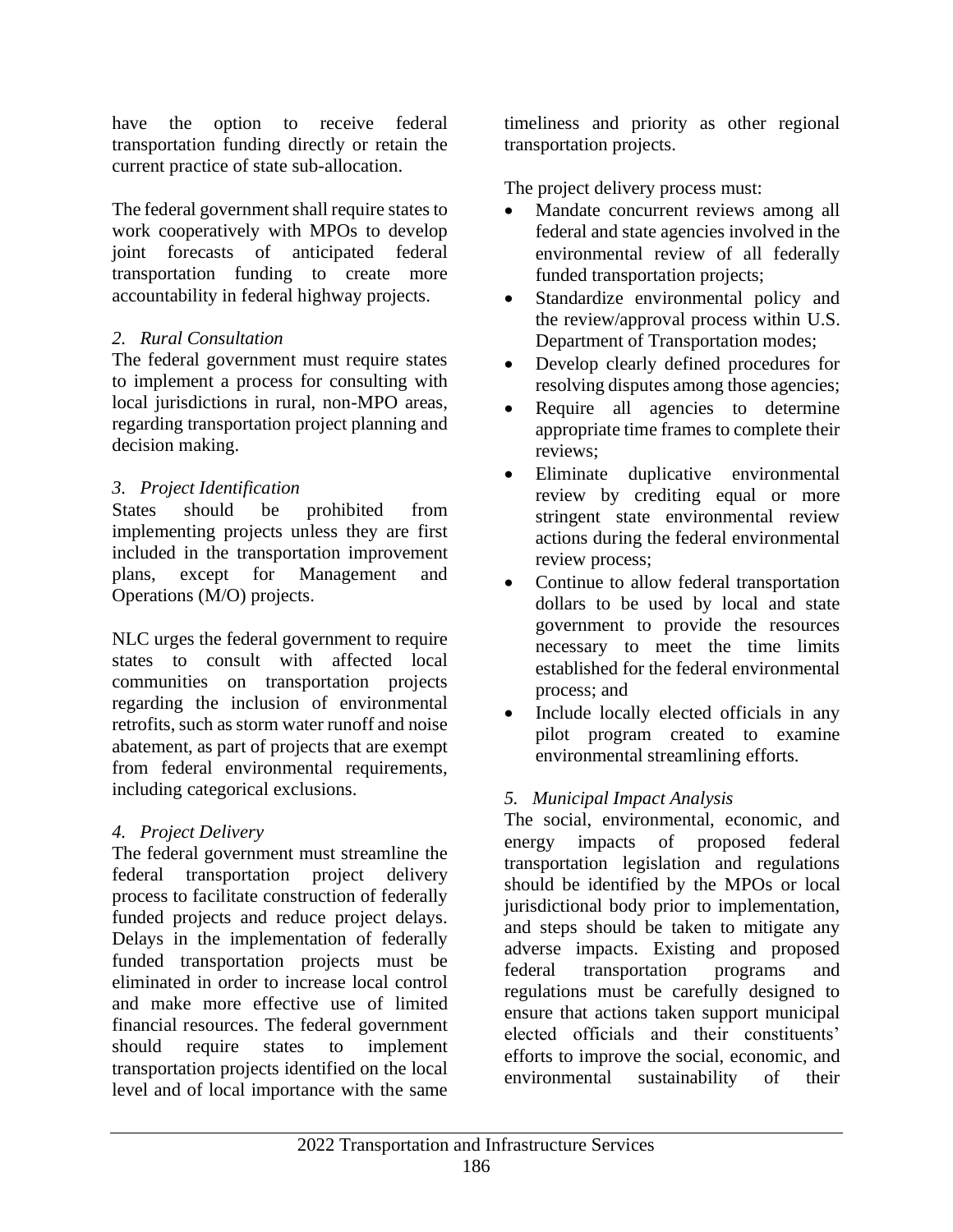communities and flexibility in the use of federal dollars to achieve local goals.

### 6. *Research and Development*

The federal government should continue to research, develop, and conduct local pilot and demonstration projects of new technologies through federally financed programs, and include local governments as key partners at the request of local officials.

### **B. Transportation Finance and Administration**

### *1. The Federal Role*

The current federal surface transportation programs are not meeting the financial needs of the transportation system. NLC supports broadening the definition of innovative financing techniques beyond debt financing to include:

### a. Innovative Management of Funds

NLC encourages the federal government to permit municipalities to use innovative financial management techniques such as advanced construction financing, toll credits and flexible federal – local match options with federal transportation funds to maximize limited public funds and leverage private capital. Innovative management must follow generally applicable accounting principles.

### b. Credit Assistance

Credit assistance, tax incentives and other transportation finance tools have been effective tools in expanding the available revenue for transportation investments. NLC supports federal direct (low interest) loans, loan guarantees and credit line assistance with favorable terms through programs like Infrastructure Banks and the Transportation Infrastructure Finance and Innovation Act (TIFIA). NLC supports the application of objective approval criteria for credit assistance. Approval factors should include, but not be limited to, threshold cost

requirements, consistency with long-range regional and state transportation plans, generation of economic benefits, goods movement, and congestion relief improvements, leveraged private capital, and the promotion of innovative technologies.

While TIFIA has provided flexible funding for major transportation projects and helped local governments leverage private and other non-federal investments, limited budget authority and delays in the approval process can result in cost increases. NLC supports an increase in the available funding for the TIFIA program and greater flexibility for U.S. Department of Transportation in approving projects that can take advantage of favorable financing.

### c. Revenue Generation

The federal government should encourage a new generation of creative and innovative revenue generation options at the state and local levels such as public-private partnerships to help finance critical transportation infrastructure needs. (*See also FAIR Section 1.02C.5, Increasing the Supply of Municipal Capital.*)

### d. Debt Financing

Debt financing for highway and transit projects is an important financial tool if exercised prudently. Low cost loans from the federal government can be extremely useful in getting highway projects moving and resolving significant transportation funding issues. Where federal funds are involved, NLC recommends ensuring sufficient protections to balance immediate transportation needs against the financial burden on future generations. Such protections include, but are not limited to, debt ceiling caps and required public referenda.

e. Federal Aid Turnback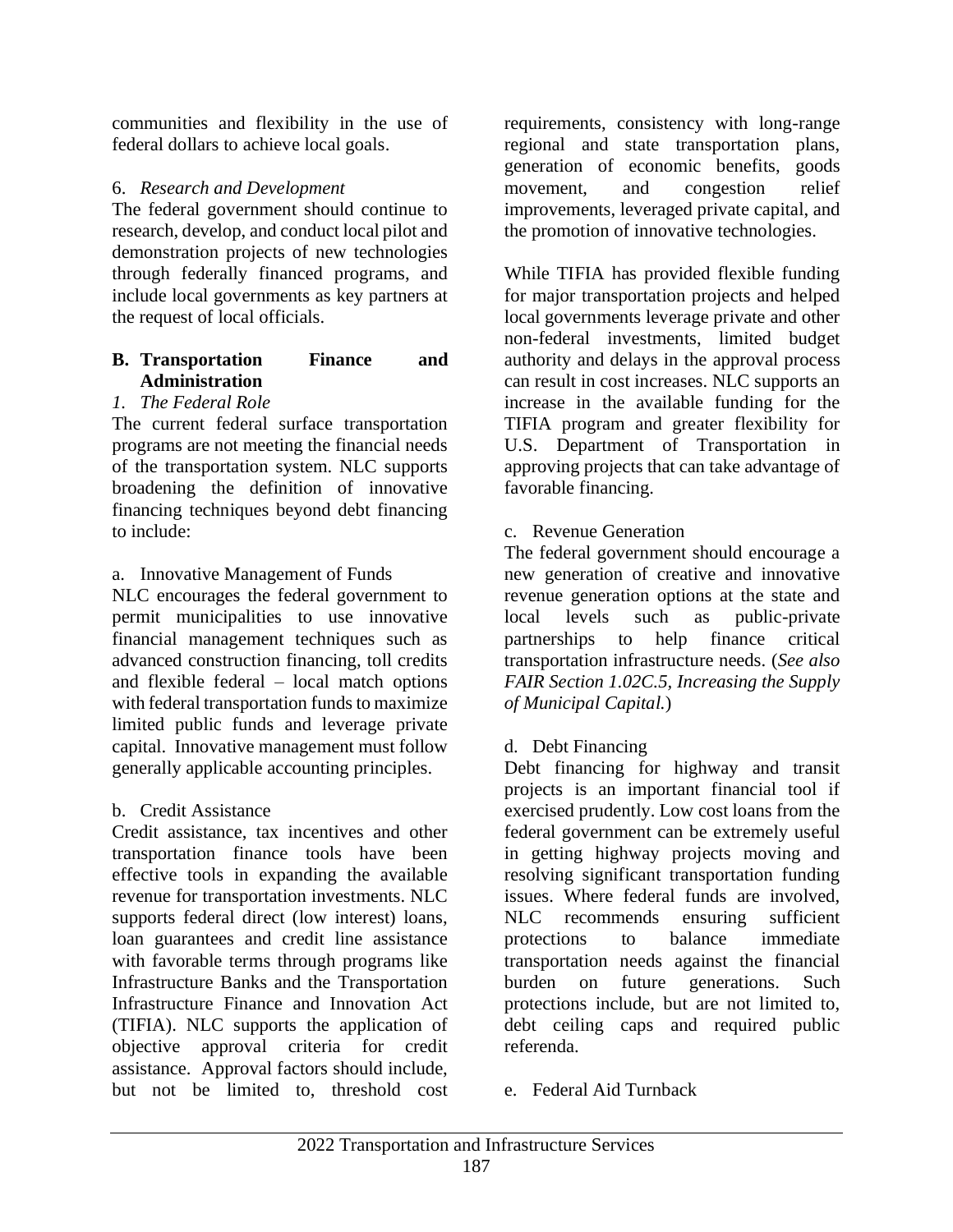NLC Strongly opposes proposals to dismantle federal transportation finance by turning back all or a portion of the federal aid to the states.

f. Manuals for Advising

The federal Manual on Uniform Traffic Control Devices (MUTCD) must be modernized as a trusted resource for federal, state and cities' transportation staff to select appropriate road safety devices for all road types. MUTCD must not be used to create preferential treatment among modes, supersede local professional judgement or block cities from using innovative new technologies. Appropriate research funding and resources should be provided by USDOT for communities to further the experimentation process for new devices, particularly to reduce risk for all road users. USDOT must weigh the economic cost of their recommended changes which can be prohibitive to upgrading local infrastructure.

#### *2. Surface Transportation Revenue Sources* a. Guiding Principles

NLC endorses the preservation of federal fuel taxes to fund the Highway Trust Fund (HTF), which funds national surface transportation needs. All federal fuel taxes need to be increased in steps to reflect inflation since the last increase and then indexed for inflation in future years. In addition, the decrease in HTF revenue collections indicate the need for alternative transportation funding system. Vehicle miles traveled (VMT) and other experimental ideas should be developed to meet the nation's long-term needs. These programs should have a mechanism that both reflects inflation and vehicle gross weight, and emissions.

The following principles should guide federal efforts to achieve this objective:

- *i. Fairness*: Any new transportation revenue system must ensure that no single segment of the population bears an inequitable financial burden.
- *ii. Privacy*: The design of any new transportation revenue and related tax collection system must integrate reasonable privacy protections yet provide information related to miles driven within travel jurisdictions.
- *iii. Administrative Ease*: The design of any new transportation revenue system should improve administrative effectiveness and efficiency. At minimum, there must be no administrative deterioration from the current system.
- *iv. Seamless Transition*: The implementation of any new transportation revenue system must provide for a seamless, gradual transition to ensure stable revenue collections, tax fairness, administrative ease, and policy stability.
- *v. Revenue Generation*: Any new transportation revenue system must be able to generate more revenue than collected currently, and it must maintain the precedent under the current system's design that protects against cheating to avoid paying one's fair share of fuel taxes.
- *vi. Reliability*: Revenue streams must be reliable and sufficient to meet the diverse and growing transportation infrastructure needs of the nation.
- *vii. Technology Improvements:* The increasing shortfall of revenues from fuel taxes caused by the reduction in gasoline usage from increasingly fuel-efficient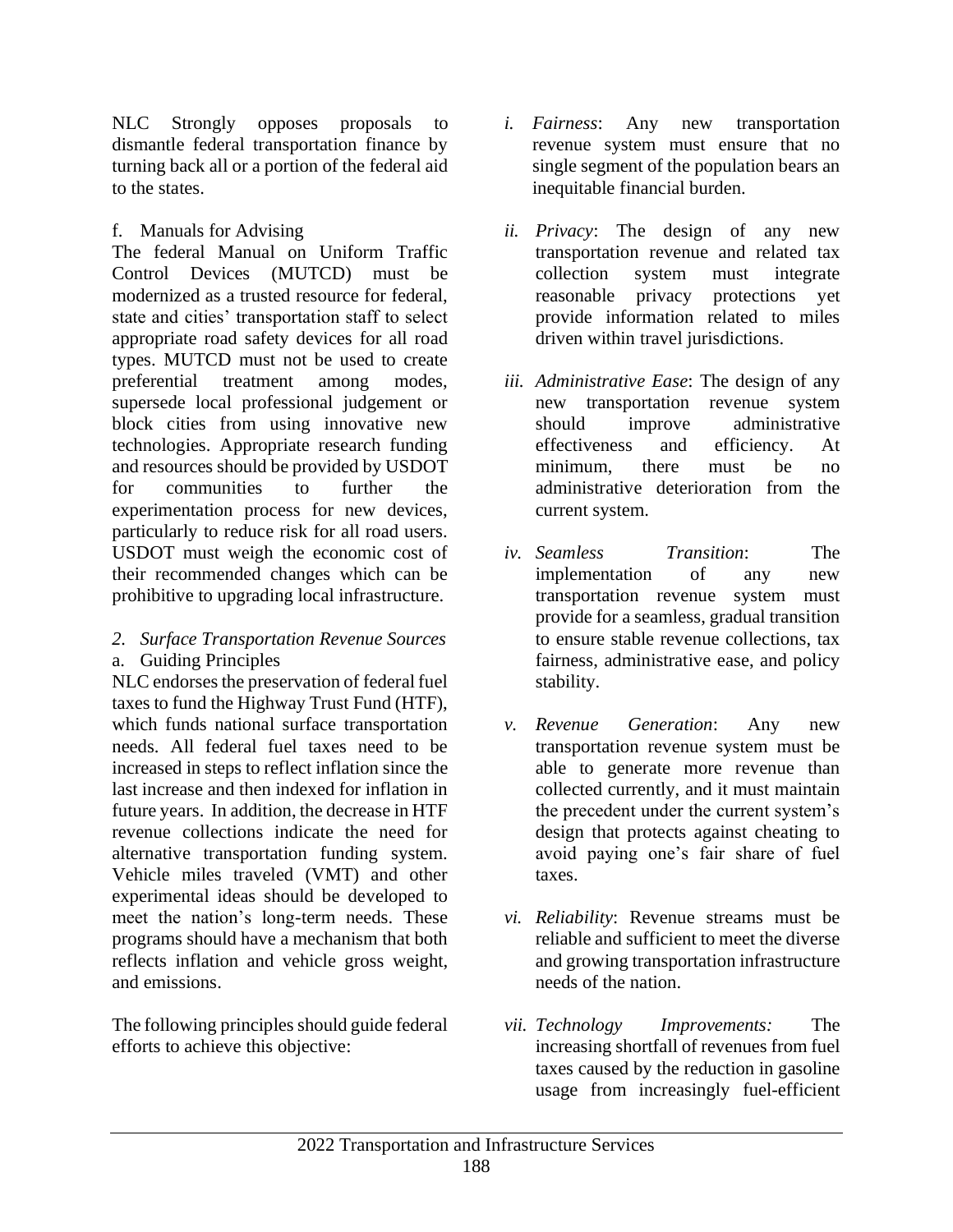vehicles and alternative fuel cars and trucks (i.e., hybrid, all-electric, alternative fuel, and hydrogen-electric vehicles), and higher use of alternative transportation systems that utilize no gasoline must be offset with alternative revenue sources to fairly reflect their share of road usage. At the same time, the need for revenue stability should be balanced with the need for federal, state, and local policies to encourage reductions in vehicle emissions, particularly in urban areas.

- b. Fuel Taxes as HTF Revenue Source Until a new, national transportation financing system is in place; Congress must maintain a dedicated federal fuel tax on diesel, gasoline, and gasohol that generates sufficient annual revenues dedicated to the HTF for transportation purposes only. These funds must not be diverted for other purposed and need to be (a) increased to reflect loss of purchasing power and (b) indexed to account for future inflation and the federally mandated Corporate Average Fuel Economy (CAFÉ) standards
- Congress should require heavier trucks to increase their contribution to the HTF so that they pay in proportion to the costs they impose on the highway system. The heavy-use truck fee should continue to be required until such time as the U.S. Department of Transportation can recommend to Congress an alternative tax which is more equitable than the heavy-use tax, easy to administer, and will generate at least as much revenue as the use tax. This could be in the form of a VMT to reflect annual mileage traveled and indexed to reflect gross vehicle weight. This would operate as a national program but would not exclude similar state programs. Devices such as studded

tires are permanent or seasonally permanent that increase wear and tear abnormally on highways should bear a portion of highway maintenance expense through the imposition of mount/dismount or other installation fees at the state level.

- Congress should allow the use of toll financing on federally aided highway, tunnel, and bridge projects.
- Congress should develop incentives for local governments to increase their contribution to the federal highway program, for instance, by allowing localities to increase the local matching share of highway funds at their discretion. However, those increased contributions should not be considered a substitute for the federal highway funds to which a state or locality is entitled.
- c. Funding Public Transportation

NLC supports an increase in funds designated for public transportation and urges Congress and the federal government administration to both preserve current guaranteed funding mechanisms and to increase the percentages allocated to the federal transit program.

To provide a viable alternative to the automobile, public transportation services need to be of quality and frequency if they are to attract a significant number of passengers. This shift in passenger traffic can only be accomplished with an increased commitment of public funds for essential equipment, staff, and maintenance.

NLC opposes state-by-state minimum allocations for federal transit funding. NLC opposes the imposition of "caps" on the amount of federal transit funding a state may receive. Caps do not address differences in transit needs in the country and force a "one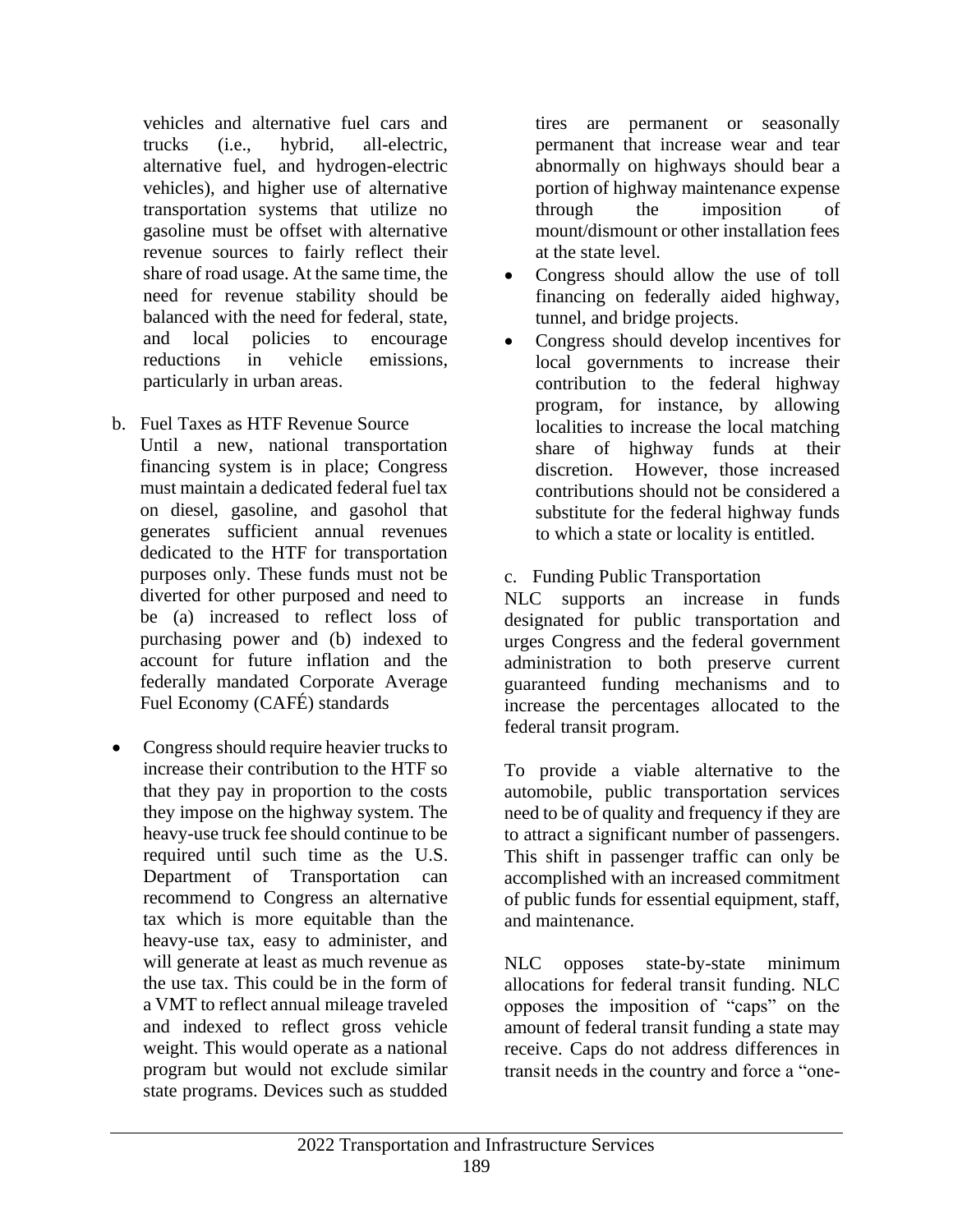size-fits-all" approach to federal spending on transit programs.

A federal commitment should be made to new funding and not by shifting funding from existing transportation programs. States or localities that provide a greater financial commitment shall receive higher priority for federal funding for public transportation systems.

Maintenance and productivity indices should be incorporated into federal allocation formulae and there should be incentives in the matching-ratio to encourage productivity improvements and maintenance of existing transit facilities. However, productivity improvements alone will not mitigate the problems of rising transit costs and inadequate transit revenues.

Federal policy should also continue to emphasize the proper management of existing transit systems and the implementation of low-cost transit improvements.

### *3. Transportation Tax Policy to Encourage Commute Alternatives*

NLC supports changes to the tax code and federal tax incentives to encourage vanpooling, ridesharing, transit usage, telecommuting, and other commute alternatives. Current law prohibits employers from providing tax-free commuter benefits. NLC seeks reinstatement of those tax-free benefits that were deleted by Congress as part of the 1986 Tax Reform Act. NLC urges the federal government to ensure that pretax benefits offered for commute alternatives, including transit, are equal to or greater than those offered for parking.

NLC strongly urges the federal government to promote transportation demand management programs for both passenger and freight movement and other commute alternatives. NLC supports federal tax incentives for small employers to coordinate and promote ridesharing programs, including the use of new connected vehicle technologies, and services that provide flexibility. Cities should be encouraged to coordinate with other transportation agencies to spread the movement of highway passenger and freight traffic from peak to non-peak times.

# *4. Federal Aid Turnback*

NLC strongly opposes proposals to dismantle federal transportation finance by turning back all or a portion of the federal aid to the states.

## *5. Federal Earmarks*

NLC is opposed to federal earmarks in the congressional transportation funding process that are inconsistent with regional and local priorities. NLC believes that such earmarks are inefficient, and often reduce the funding available to a state or locality for higher priority projects.

### **C. Federal Responsibility for Planning and Funding Freight Mobility**

The U.S. goods movement system needs greater federal leadership. Freight bottlenecks can be found all over the country, but the task of prioritization and fixing them is often beyond the means of the states, counties and cities in which projects are located. A national freight strategy and dedicated, competitive and formula funding is critical in order to maintain the efficiency of the transportation system and the U.S. economic competitiveness. NLC urges the federal government to adopt the following specific measures:

# *1. National Freight Strategy:*

The Secretary of Transportation should be directed to develop a national freight strategy that addresses multi-modal freight needs in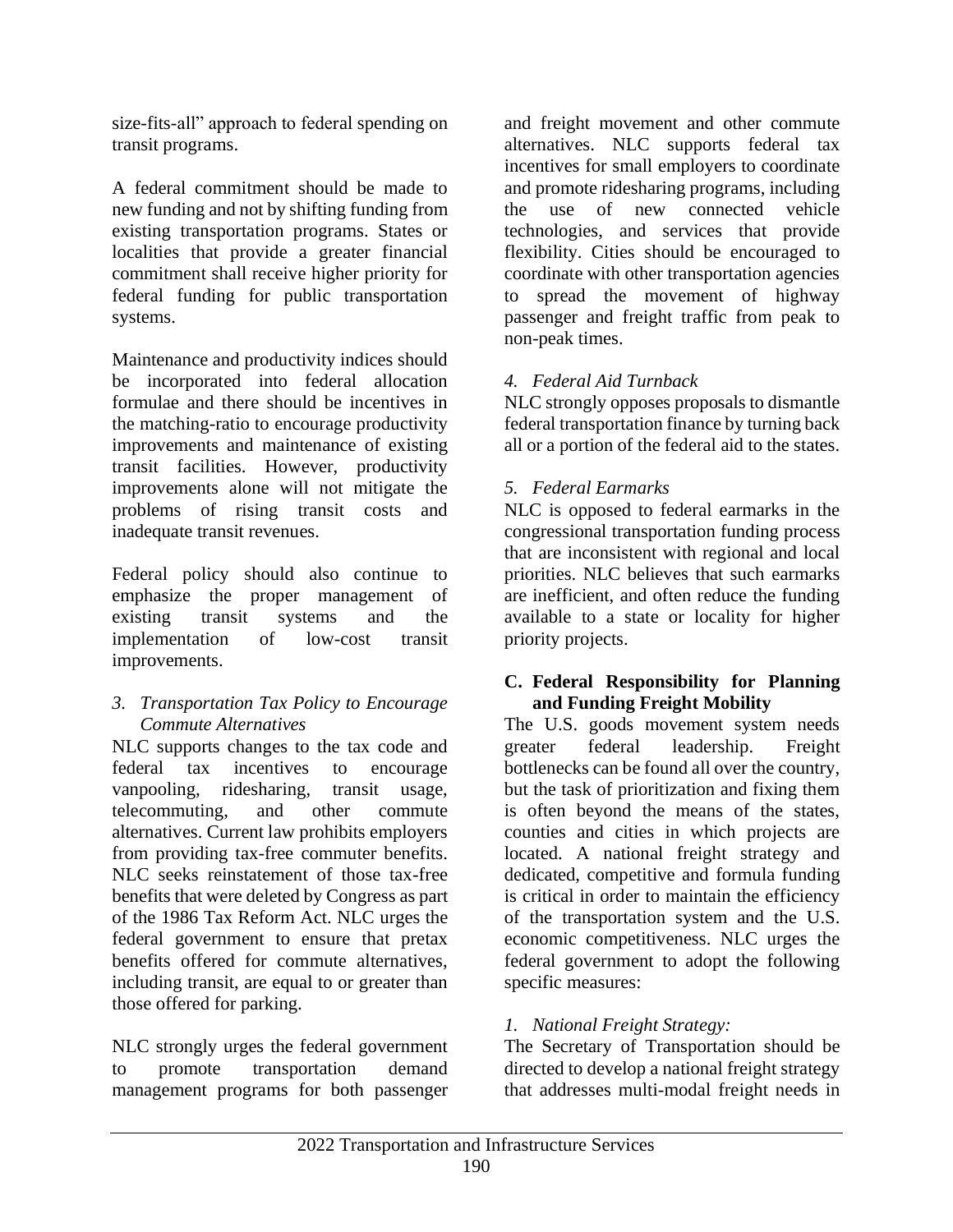the United States. In addition to covering domestic freight, the strategy should address the movement of U.S. imports and exports through U.S. ports.

### *2. Senior, Focused Freight Leadership:*

A multi-modal freight office led by an official at least at the assistant secretary level should be established with the Office of the Secretary of Transportation. This official would develop the national freight strategy and associated policies, advocate for freight across the modal administrations, and award funding for goods movement programs and projects.

3. *Dedicated Freight Program and Funding:* 

A dedicated, formula-based goods movement program with dedicated funding should be created within the U.S. Department of Transportation. Ports should be eligible to seek funding from this program for freight projects both inside and outside their terminals.

4. *Projects of Regional/National Significance*:

A discretionary, merit-based grant program for projects of national significance should be established. Freight measures should be heavily weighted among the criteria used to select projects for funding.

### *5. Freight Eligibility for Existing Programs:*

Eligibility requirements for existing surface transportation programs should be expanded to better address freight requirements.

a. Congestion Mitigation and Air Quality (CMAQ): Although freight projects are currently eligible for CMAQ funding, they are not major recipients of funds. CMAQ criteria should be refined to more

appropriately recognize freight's potential to contribute to air quality improvements.

b. Road-rail grade separations: The criteria for funding grade separation projects should be expanded to acknowledge congestion relief and freight benefits, as well as safety benefits.

c. TIFIA: The TIFIA program should be clarified to include projects located within a port terminal that improve the intermodal interchange, transfer, and surface access of goods into and out of ports and that reduce environmental impacts of freight movement.

*6. Tax Credit for Rail Infrastructure Investment:* 

To encourage the expansion of freight rail capacity, a tax credit should be created for certain rail infrastructure investments that generate public benefits.

*7. States' Freight Planning:* 

Each state should be required to develop a freight plan and establish a freight advisory committee that includes local representation and represents passenger rail interests serving cities along the routes.

# **D. Air Quality**

*Specific air quality policies are contained in Section 2.03 of the EENR chapter.*

Transportation sources are significant contributors to the levels of pollutants, and as congestion increases in cities and the nation, levels of these pollutants increase as well, despite efforts to reduce emissions from mobile sources. Addressing transportation issues is an effective way of reducing emissions in cities. Therefore, NLC urges the federal government to offer a funding program for non-attainment areas and those cities struggling to maintain attainment to address emissions from mobile sources. The U.S. Department of Transportation, and not the states, should administer this program.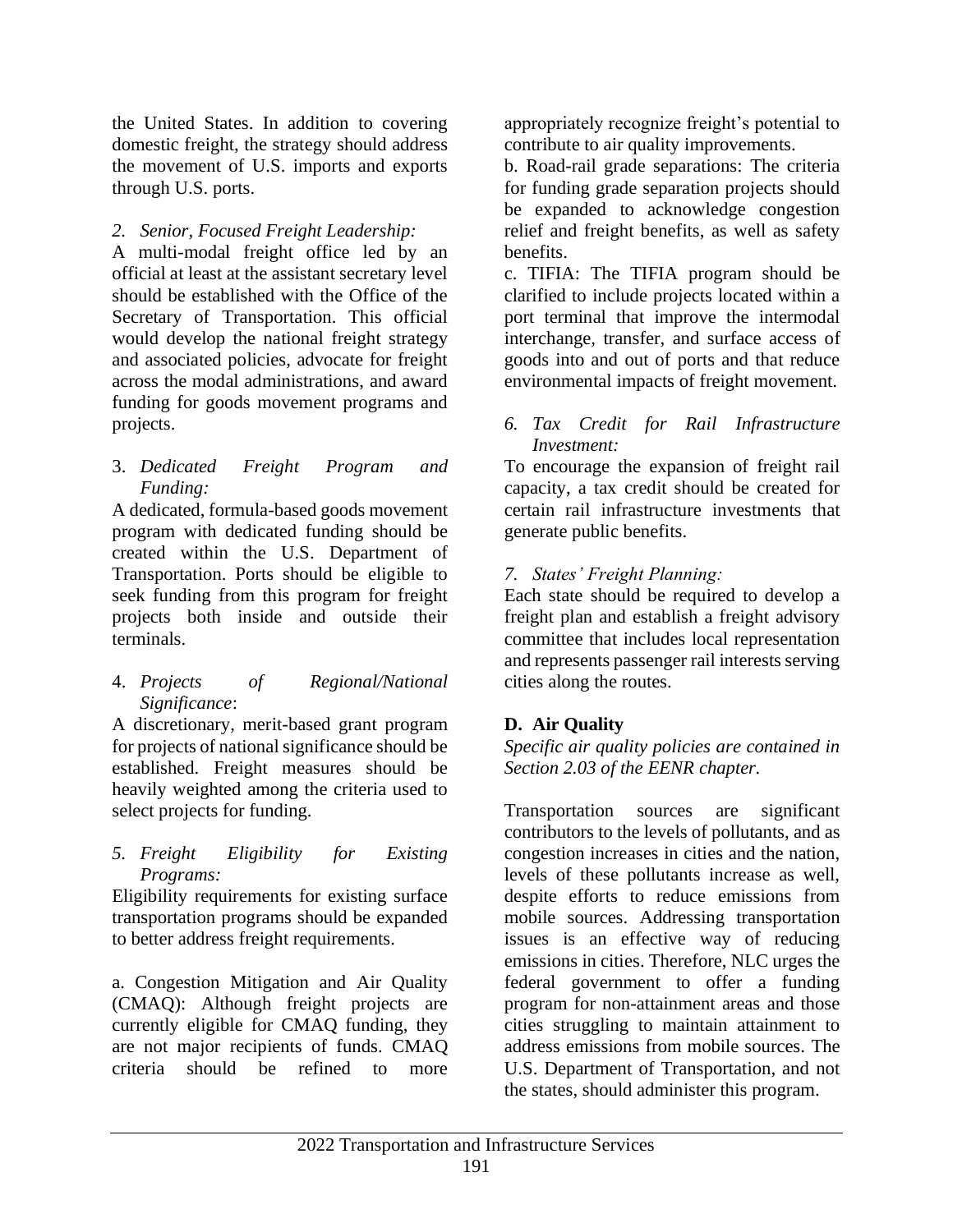## **E. Congestion Mitigation**

To maintain economic and environmental viability, congestion mitigation programs must be available to all cities. A comprehensive, federal funding program to address congestion would foster project innovation, enhance intermodal planning, promote savings in infrastructure investment, and increase the livability and economic viability of communities across the country. The federal government must develop a congestion mitigation program that provides direct funding to all cities to address congestion problems in their communities. Eligible projects could include intelligent transportation systems, projects to increase vehicle occupancy, demand management strategies, traffic flow improvement projects, congestion pricing, mode shift including transit and non-motorized modes, and innovative transportation technologies such as automated, connected, electric and shared transportation that would address the efficiency of cities' transportation networks.

### **F. Transportation of Hazardous Materials**

The condition of the nation's roads and railroad infrastructure impacts the frequency and severity of accidents. Consequently, increased investment in this infrastructure will also help reduce the number and severity of accidents involving hazardous materials by improving the safety of roads, bridges, and rail. Therefore, NLC continues to advocate for increased federal investment in this critical infrastructure.

NLC supports existing federal performance standards to guide the selection of highway and rail routes along which hazardous materials can be shipped including shipments made by or under the direction of the United States Department of Energy or Defense.

States and localities must be allowed to adopt and enforce highway and rail route requirements (including time-of-day restrictions, escorting, and local bans) that are consistent with the federal performance standards. NLC supports federal exemptions when a state or locality can demonstrate that it has unique local safety requirements.

## **G. Surface Transportation Security**

NLC does not support diverting any portion of the federal fuel tax to fund security measures for surface transportation systems. Securing these systems is a matter of national security and must be funded as part of our national defense.

## **H. Racial Equity**

America's cities need transportation infrastructure and services that support opportunities for all. Federal policy must support municipal efforts to provide essential transportation systems, with a focus on communities of color and other underserved, disadvantaged populations.

NLC recognizes that federal policymakers have too often accepted limited input from these communities, creating racial disparities, and gaps of economic opportunity and social mobility in vulnerable populations. NLC supports federal transportation policies that:

- Ensure opportunities for input in the transportation planning process from affected communities;
- Promote safety and address disparities in traffic fatalities among people of color;
- Provide resources to municipalities to be able to incorporate community impact assessments and health impact assessments into the transportation planning process;
- Provide resources to municipalities to strengthen minority business enterprise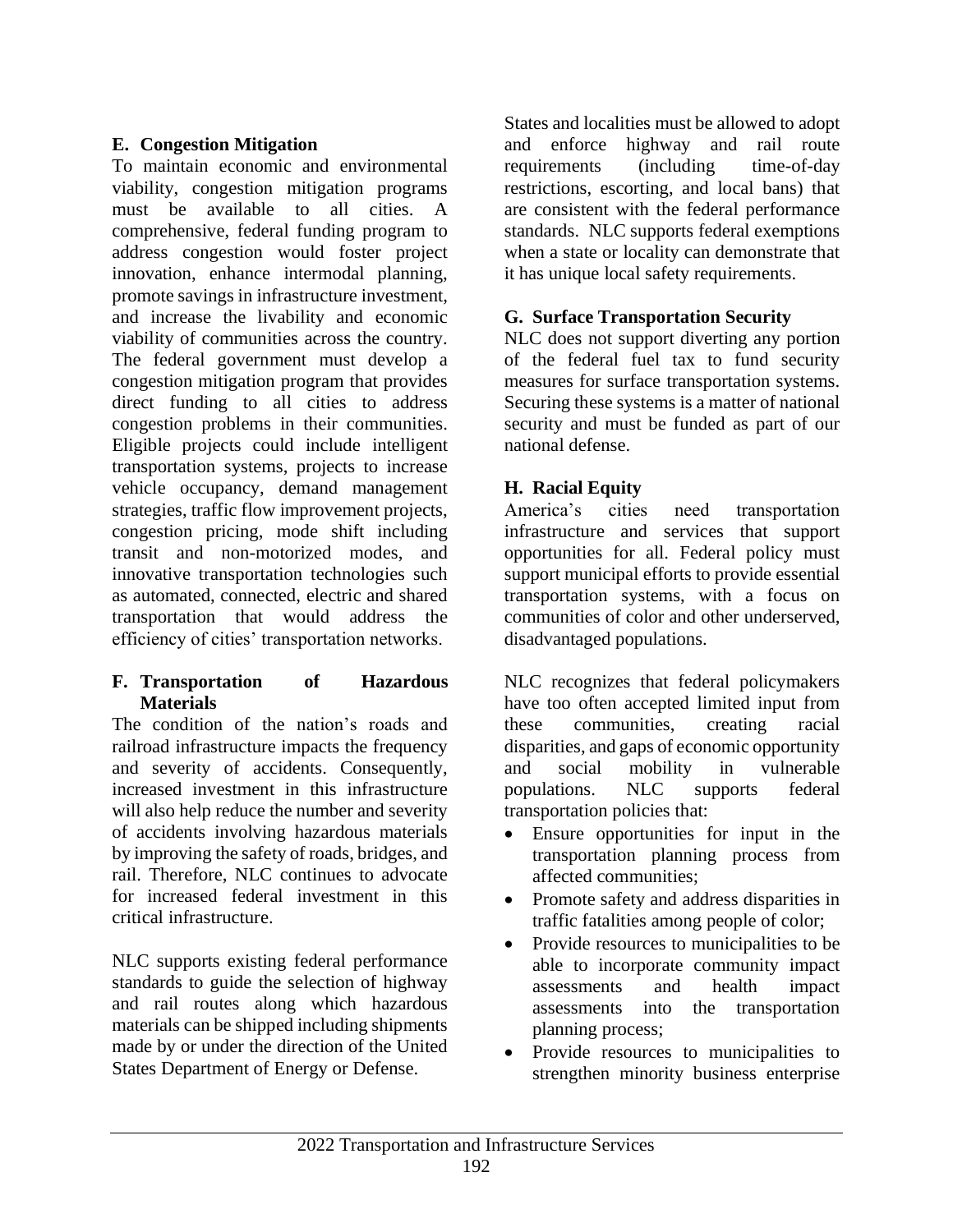(MBE) and disadvantaged business enterprise (DBE) programs;

- Restore communities destroyed, divided, or economically disadvantaged or divided by past decisions regarding placement of transportation infrastructure; and
- Provide access to safe and affordable multimodal transportation options with equity across all communities based on need.

Transportation system shall include affected locally elected officials in the planning process. NLC urges the federal government, in cooperation with local governments and transportation system operators, to assess the vulnerabilities of the entire surface transportation system. Federal agencies must assist local governments by sharing information, intelligence, technology, and best practices, and by providing adequate funding for vulnerability assessments.

NLC urges all sectors of the transportation industry, including public transportation systems, water transportation, public and private transit and rail companies, and highway systems, to participate in cooperative vulnerability assessments, emergency response plans, and drills. Federal financial assistance must be made available to implement these plans and assessments.

NLC expects the federal government to:

- Provide technical assistance to local governments to develop possible countermeasures to deter, detect and delay the consequences of terrorist threats against vulnerable assets;
- Continue to research technologies to detect chemical, biological, and nuclear contaminants in transit systems and provide technical and financial assistance to local governments to implement these technologies;
- Develop methods to harden assets deemed most vulnerable;
- Provide current security guidelines for all transportation systems; and
- Encourage the use of information technology in traffic management, including the enforcement of traffic laws, monitoring infrastructure integrity, and public safety.

# **5.02 Streets and Highways**

# **A. Highway Trust Fund Finance**

To balance the effects of inflation on the Highway Trust Fund by indexing the gas tax to the consumer price index (CPI), NLC strongly opposes diverting any of these funds to any non-transportation purposes, including reducing the federal deficit.

NLC also supports adoptions of a VMT based funding mechanism that increasingly captures the use of highways and roads by alternatively powered vehicles such as hybrids and electric vehicles as well as the value of the transportation product generated by all vehicles as a function of gross vehicle weight.

Every state should also be guaranteed a minimum percentage of funds to cushion any negative annual shifts in a state's historical share of federal transportation funds. Any funds that may be distributed by the federal government to the states should be distributed in each state on an equitable basis.

# **B. Bridges**

NLC urges the federal government to maintain the current Bridge Replacement and Rehabilitation program with sufficient funding to repair bridges that are structurally or operationally deficient. Off-system bridges should continue to be eligible for federal bridge funds, and the discretionary bridge program should be preserved.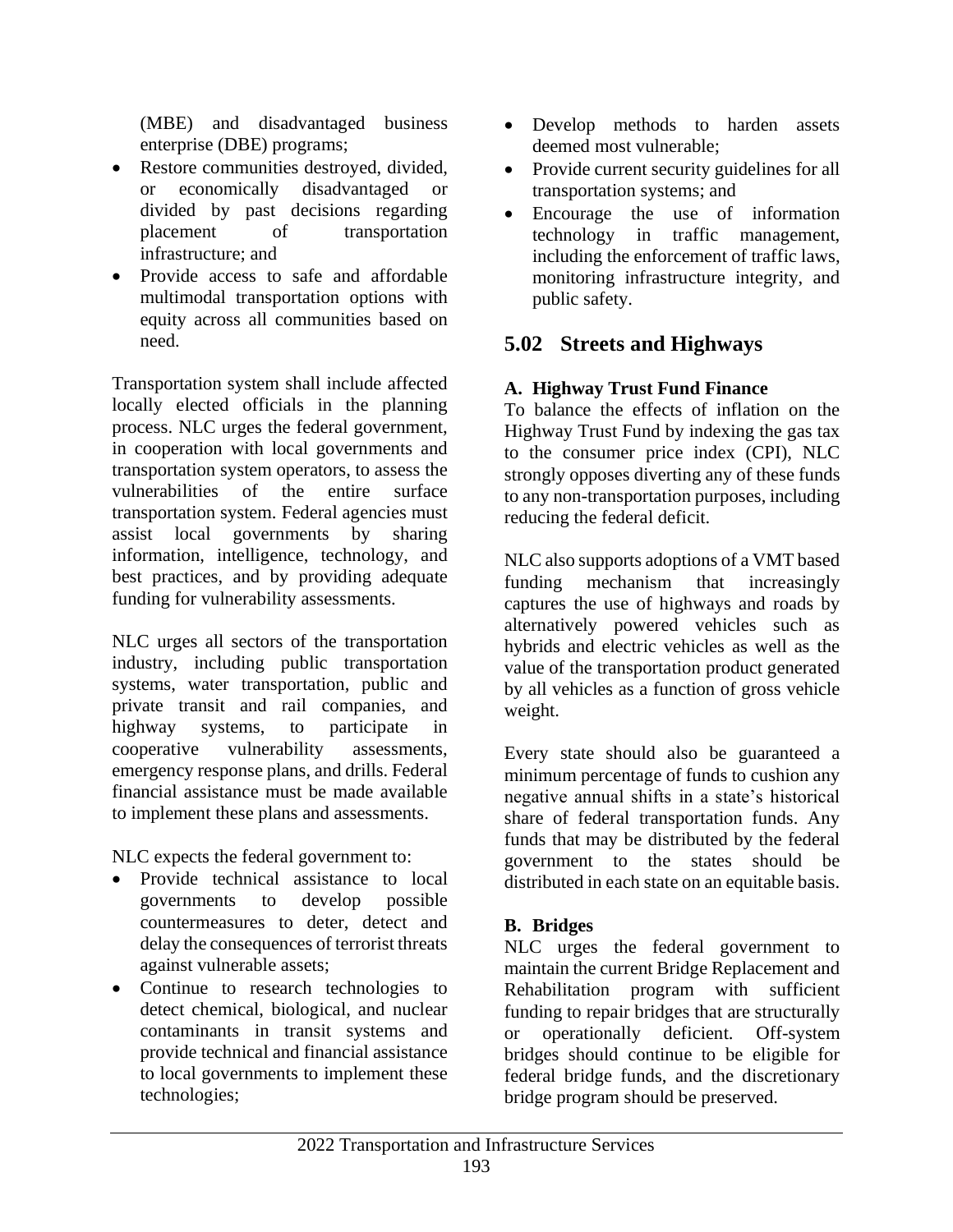NLC urges the use of information technology in monitoring the structural integrity of bridges.

NLC also strongly urges efforts at all levels of government to review road and bridge needs and work to provide adequate revenue to ensure the safety of our transportation infrastructure.

## **C. Highway Beautification**

NLC recommends that the responsibility for controlling outdoor advertising and junkyards should be returned to municipalities and to states in areas outside municipalities. These governments should have the authority to order the removal of those signs and the relocation of those junkyards that are incompatible with state and local land use plans and zoning laws and allow sign and junkyard owners to amortize their losses through advertising revenues.

Federal controls over outdoor advertising should be retained only on interstate highways outside the jurisdictions of municipalities and on federally aided primary highways selected as scenic highways by states.

### **D. Transportation Alternatives Program**

NLC supports the Transportation Alternatives set aside in the Surface Transportation Block Grant Program, which serves as a dedicated source of federal funding for local transportation priorities including bicycle and pedestrian trails and facilities.

To foster fiscal certainty and security in the transportation planning process. NLC urges the U.S. Congress to maintain a funding level for the Transportation Alternatives set-aside that is equal to, or greater than, the inflation adjusted levels established under the most

recent previous authorization of the Transportation Alternatives Program. These programs should be protected from recession.

NLC encourages the federal government to maintain the Transportation Alternatives setaside as a dedicated source of funding for transportation projects because such projects have strengthened our nation's multi-modal transportation system and have contributed significantly to economic development and environmental improvement at the local and regional level.

## **E. Intelligent Transportation Systems**

NLC supports intelligent transportation systems (ITS) technology development and deployment and an increase in federal funding for these purposes. By applying ITS technologies and services, we can improve the safety and efficiency of goods movement, and thus the competitiveness of America's intermodal and international freight transportation systems.

The federal government should give funding priority to ITS projects that improve traffic flow on existing streets and highways as alternatives to major new construction, especially in high-density areas. Priority should also be given to street and highway improvements which benefit public transit, such as preferential lanes for high occupancy vehicles, bus lanes, ramp metering, computerized traffic control, one-way streets, reversible traffic lanes, traffic signal priority for buses, and parking management strategies.

With the rapid advent of autonomous, connected, electric and shared advanced transportation technologies, the federal government should facilitate the testing and deployment of demonstration projects including single, multiple-occupancy and transit vehicles in those cities that choose to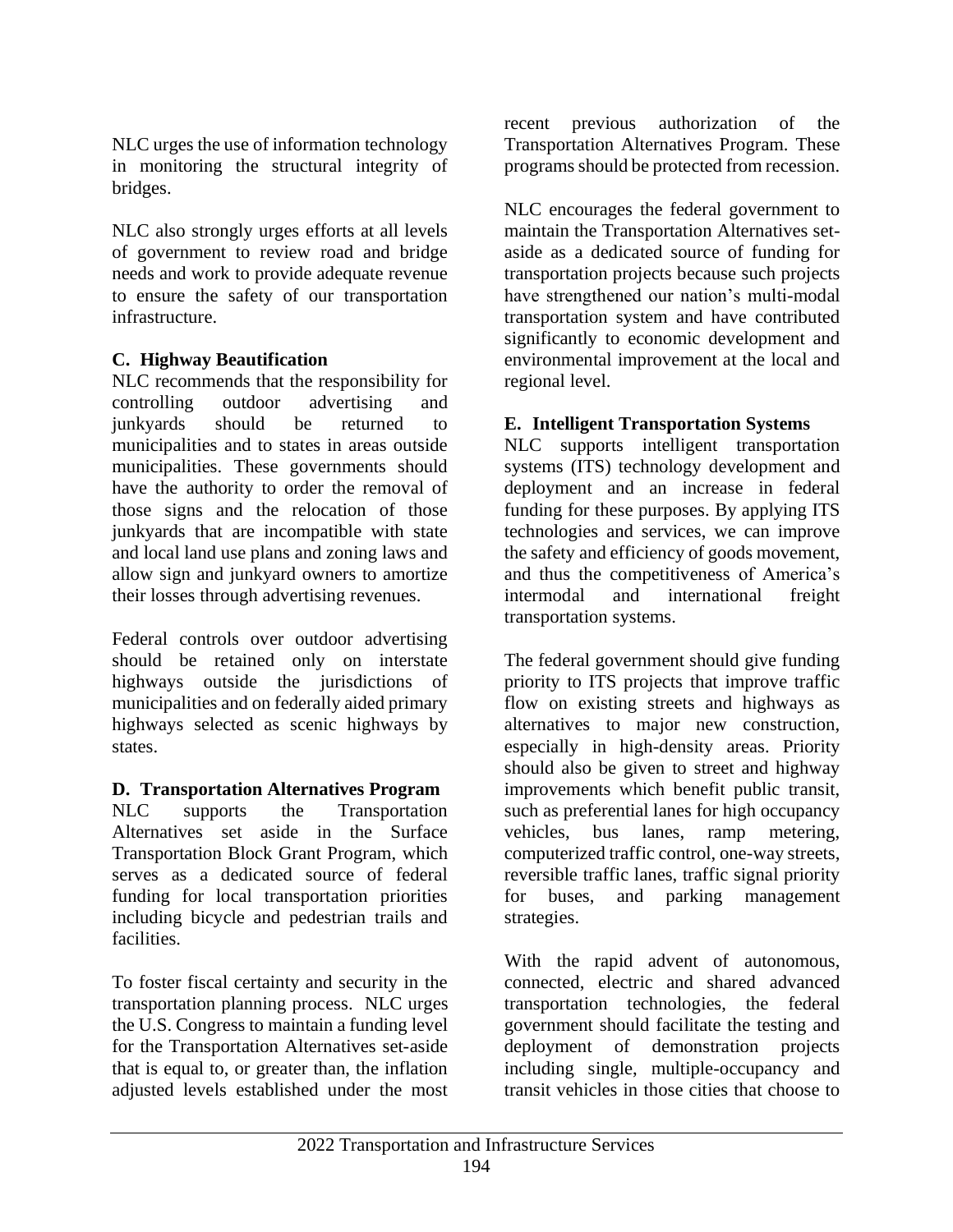accelerate and integrate their adoption, in order to increase mobility options while simultaneously reducing emissions, crashes and congestion.

The federal government should facilitate the use of uniform technology in the collection of tolls on roads across jurisdictions and transportation systems such as vehicle mounted toll tags or passes and transit stickers or passes.

## **F. Road Safety**

Federal safety programs should provide local governments with increased resources and tools to address safety issues on all roads to save lives. Greater consideration should be given to safety in planning, design, and construction. Additional resources need to be focused at all levels of government on research, education, and enforcement to increase road safety, including work zones. NLC supports the use of incentive grants to encourage states to adopt more stringent impaired driving and seat belt use laws. NLC also supports the use of information technology in traffic enforcement and pedestrian and bicycle safety to save lives.

NLC supports funding to eliminate grade level crossings for high traffic rail lines in urban areas with the addition of underpasses, overpasses, and pedestrian bridges where the railway bisects cities and towns impeding the flow of traffic and creating public safety issues.

### **G. Motor Carriers**

*1. Truck Weight and Size Limits*

NLC opposes increases in truck weight limits unless and until such increases are accompanied by simultaneous and sufficient increases in the heavy truck-user tax.

NLC opposes allowing longer combination trucks (i.e., "triple-trailers" or "truck trains") both on and off the designated national network of truck highways until the impact of increased truck length and width standards on highway costs and safety is assessed and reflected in highway user fees and appropriate safety regulations.

### *2. Truck Routing*

NLC supports federal government study of the impact of the designation of routes along which longer, wider trucks may travel. This study should be used in the development of any performance standards for such operations. State and local governments should also retain authority to designate truck routes, truck access pickup and delivery points on roads which are not a part of the designated truck network.

*3. Regulation of the Motor Carrier Industry* The federal government should encourage increased competition within the trucking industry and remove barriers to free entry by increasing the flexibility of carriers to set rates and establish routes. No federal action should be taken to weaken truck safety requirements in any way. NLC also urges that federal motor carrier safety requirements be applied uniformly for both domestically registered and foreign-registered vehicles.

#### *4. National Commercial Truck Driver Standards*

NLC continues to support federal national uniform standards for the training and licensing of interstate and intrastate drivers of commercial motor carriers States should administer those standards.

### *5. Enforcement of Motor Carrier Safety Regulations*

The federal government should continue adequate Highway Trust Fund funding for the Motor Carrier Safety Assistance Program (MCSAP). This program provides grants to states for development and implementation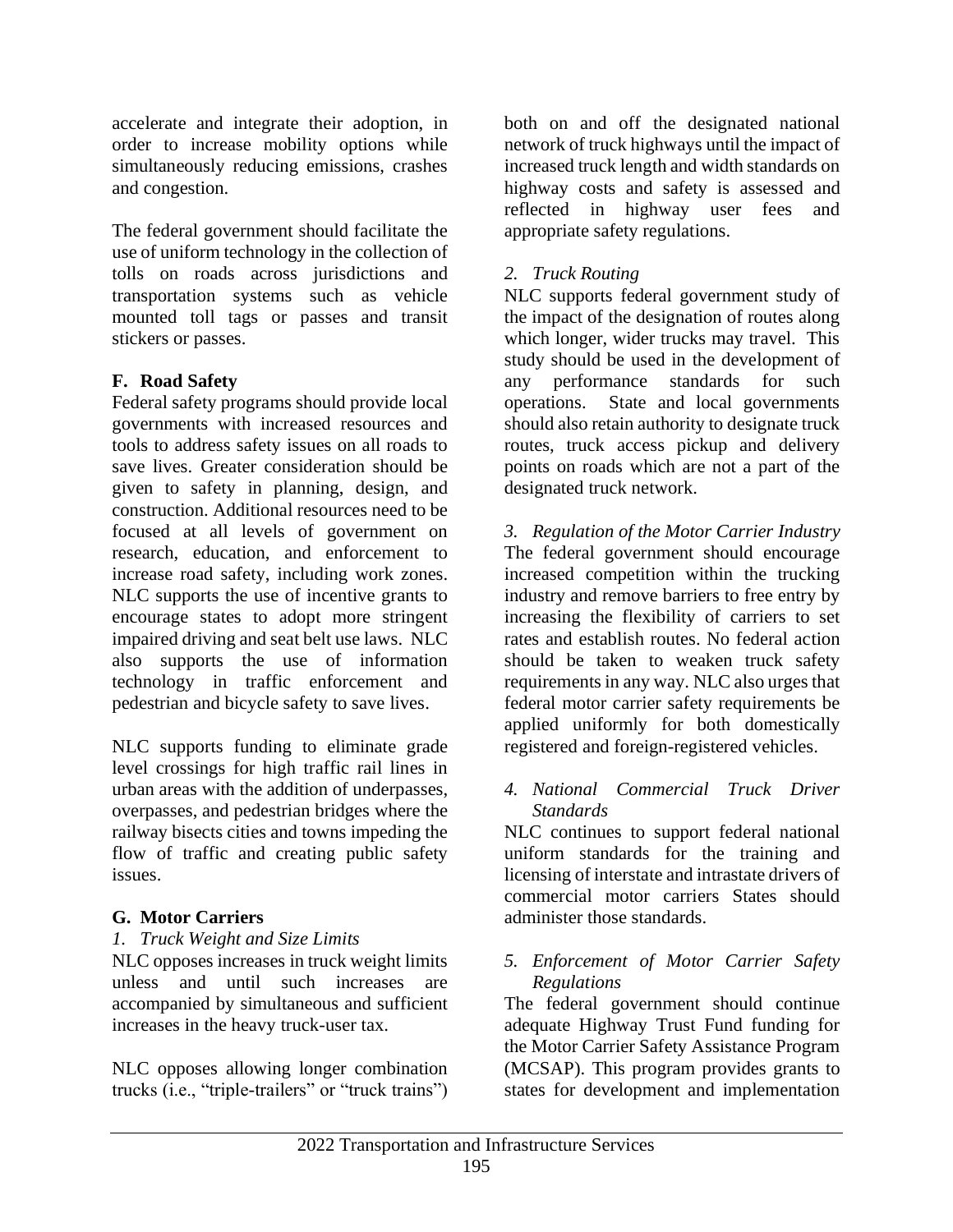of programs (including roadside vehicle inspection programs), which enforce federal and compatible state motor carrier safety regulations.

The federal and state governments should identify and develop new technologies and innovative strategies, which will enhance and improve commercial motor carrier safety, protect the driving public from commercial motor carriers that do not pass safety inspections, and promote and enforce much stricter safety standards for commercial motor carriers, such as adequately securing truck loads and imposing penalties for missing treads.

### *6. Motor Carrier Substance Abuse Assistance Program*

NLC supports a federal incentive grant program for states that wish to conduct random roadside inspections for driver alcohol and drug abuse.

# *7. Motor Carrier Data Collection*

NLC urges the federal government to develop a centralized system for collecting and disseminating information on motor carrier drivers and vehicles. The federal government should:

- Expedite the development of the National Driver Register (NDR);
- Ensure that commercial truck driver records are included in the Register;
- Adequately fund the program; and
- Assist states with collecting, exchanging, and maintaining comprehensive truck accident and violation data and truck driver and inspection records and history of substance abuse.

### **H. Barriers to Connectivity**

NLC believes that well-connected communities are better able to serve all of their residents and create economic opportunity for all parts of the community. In many cities and towns, problematic past placement of federal highways has divided communities and created dangerous and isolating barriers to mobility, especially pedestrian and cycling mobility within a community. These barriers have in many instances created or worsened racial divides, food deserts, and access to healthy recreation or employment opportunities. These problems can be extremely difficult and costly to remedy. In light of the federal highway program's responsibility for creating these barriers, additional dedicated federal funding should be created to assist cities and towns in addressing these barriers and reuniting divided communities with pedestrian/cycling overpasses and underpasses.

# **5.03 Public Transportation**

# **A. Support for Public Transportation**

Mobility is central to individual prosperity, as well as to commerce and to the growth of communities. Public transportation can contribute to the viability of the nation's cities by helping to reduce congestion, protect the environment, stimulate economic development, and create employment opportunities. Transit investment is in the national interest of an effective, national transportation system, especially where it alleviates congestion and increases economic productivity.

# **B. Role of the Private Sector**

NLC believes the federal and state governments should make public-private partnerships an option for all communities for viable, appropriate projects that they decide will serve their community.

However, federal or state imposed, competitive privatization of transit service undermines the public-serving nature of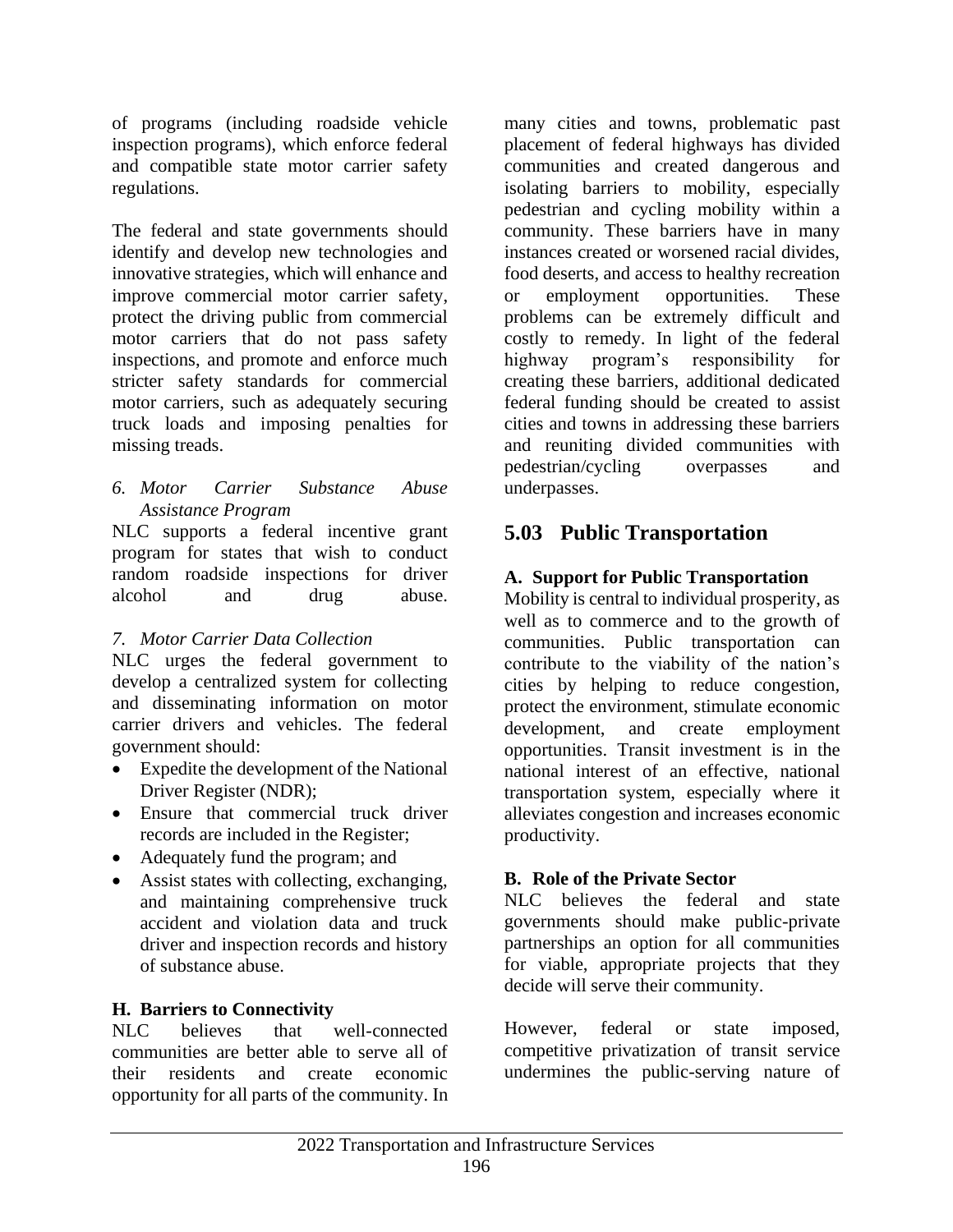transit, and privately provided transit services will never serve all transit needs.

Decisions about the terms and conditions of private sector participation in transit, including the decisions to subcontract with private providers if warranted, should be made at the local level, not the federal or state level.

# **C. Local Control**

NLC believes that local control is paramount in transit decisions. NLC encourages the federal government to require a public transit operator that accepts federal funding to cooperate with cities whose residents contribute to the funding of the operator concerning the location, operation, and maintenance of transit stops, routes and facilities within those cities.

### **D. Role of Federal Partnership**

NLC urges a continued federal role in public transportation policy, and strongly opposes federal actions which would reduce or eliminate the federal commitment by turning back the transit program to states, eliminating funding eligibility for new fixed rail starts, or phasing out operating assistance.

The federal government should facilitate the use of uniform technology in the collection of tolls on roads across jurisdictions and transportation systems such as vehicle mounted toll tags or passes and transit tickets or passes.

# **E. Labor**

With regard to the Fair Labor Standards Act, the federal government should not make determinations on "traditional and integral" functions of state and local government without consulting local governments and documenting the fiscal impact on state and local governments.

# **F. Accessibility**

Public transportation is an essential public service that provides mobility for all people, including the disabled, elderly, and economically disadvantaged, in all places and is not simply for those who can afford to pay for the service.

NLC supports federal performance standards that indicate the level of handicappedaccessible service that is to be provided without specifying the means for achieving the service levels. Decisions regarding the specific nature and level of service for citizens with special mobility needs should be made at the local level, based upon locally identified needs, goals, and resources.

Existing accessible services, where it is demonstrated that such services adequately serve the needs of those with mobility impairments, should constitute local compliance with federal accessibility requirements. Under no circumstances should the federal government impose additional accessibility requirements (beyond the performance requirements) on existing fixed guideway systems or require existing bus fleets or rail systems to be retrofitted with accessibility equipment.

# **G. Procurement Requirements**

NLC supports federal procurement policies that expedite the production and procurement of transit vehicles. Alternative bidding procedures which are better suited to present transit production conditions should be given due consideration. Additionally, NLC supports federal performance and equipment standards that replace the present transit design specifications, and that give manufacturers latitude in choosing an appropriate technology to meet a specific technical objective.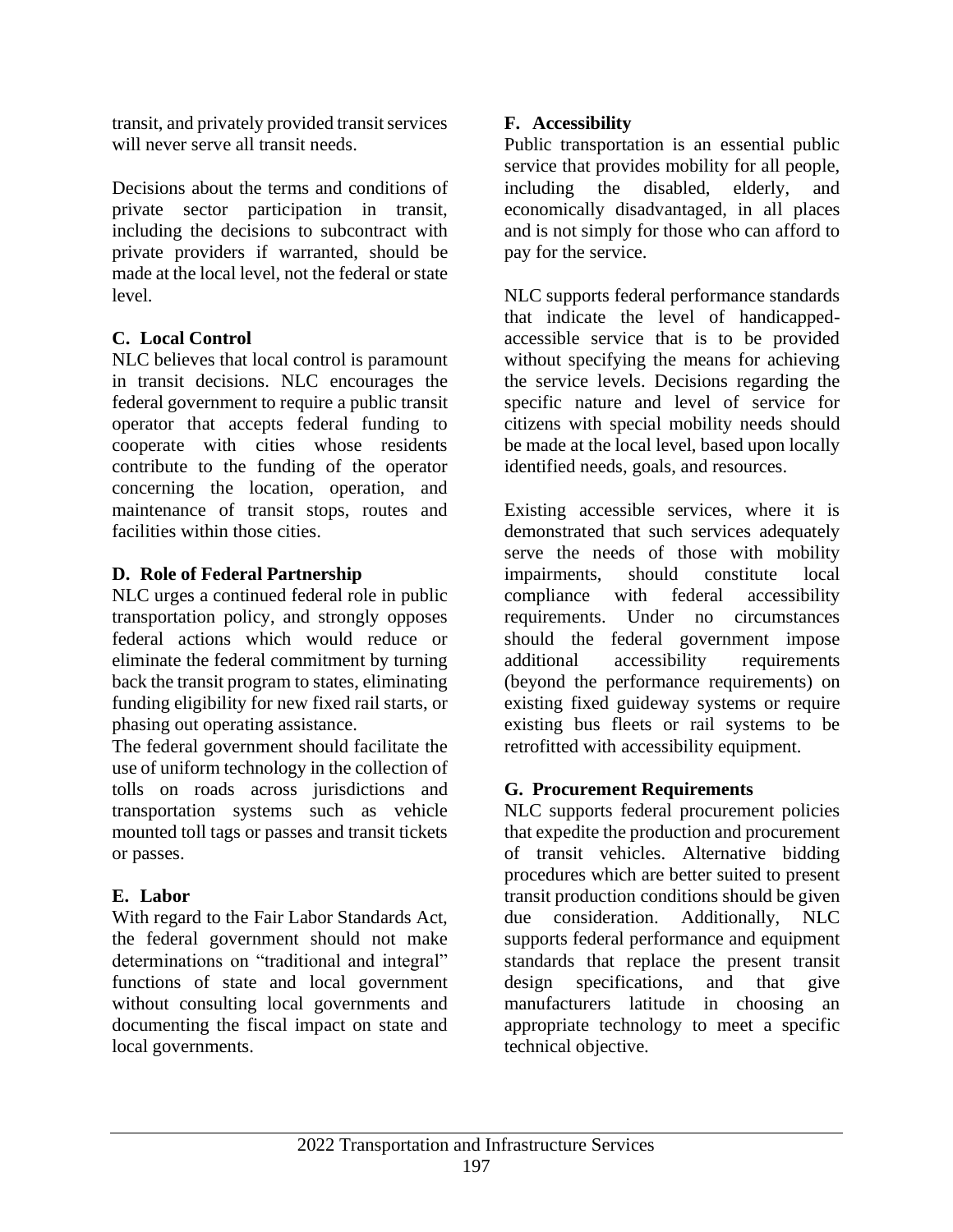### **H. Innovative Transportation Technologies and Demonstration Projects for a Seamless Transportation Network**

Recognizing the nation's dependency on a single type of transportation fuel, which has serious negative impacts on both the environment and economy, and the need to explore other fuel sources and transportation alternatives, NLC endorses the use of innovative transportation technologies and demonstration projects, such as Personal Rapid Transit or congestion pricing, that are specific to the needs and requirements of each city to further enhance mass transit and transportation efficiency. These transportation technologies should complement and work with existing regional technologies to create a seamless, national transportation network.

# **5.04 Air Transportation**

NLC advocates federal policy that provides adequate, predictable, and long-term funding for airport development projects which enhance system capacity and ensure aviation safety.

However, NLC opposes attempts by the federal government to mandate expansion of federally aided airport facilities, or to otherwise limit the ability of local governments to continue to determine the scope and type of airport facilities needed, or the type of airport use restrictions, including airport noise or airport access restrictions, imposed in their particular location. Local airport operators and local governments must have the authority to regulate airport use and development in order to protect the public health and safety of surrounding communities, to enforce airport uses that are appropriate to the airport's capacity and to ensure that local transportation,

environmental (including noise control) and economic needs are met.

# **A. Funding**

*1. Airport Trust Fund*

The user-generated Airport and Airway Trust Fund should continue to be used to finance airport development and improvements. Funds from aviation user fees and tax receipts should be appropriated and should not accumulate unspent in the Trust Fund. Aviation users should benefit from the aviation-related taxes they pay.

*2. Federal Airport Improvement Program*

The federal Airport Improvement Program (AIP) should continue to be disbursed to air carrier airport sponsors through existing funding mechanisms. Eligible airports should be allowed to compete for discretionary funds.

NLC supports increased AIP flexibility, including extending AIP eligibility to groundside improvement projects. However, NLC opposes diversion of AIP funds for federally mandated security projects.

# *3. Block Grants to States*

NLC strongly opposes proposals to restructure the airport grant program for small- and medium-sized airports into a state block grant program. Local governments and airports sponsors must continue to be directly responsible for airport planning and development.

### *4. Off-Airport User Fees*

NLC opposes federal preemption of a local government's ability to charge off-airport user fees.

### *5. Passenger Facilities Charges*

NLC supports local jurisdictions setting passenger facilities charges (PFCs), which give local airport authorities the flexibility to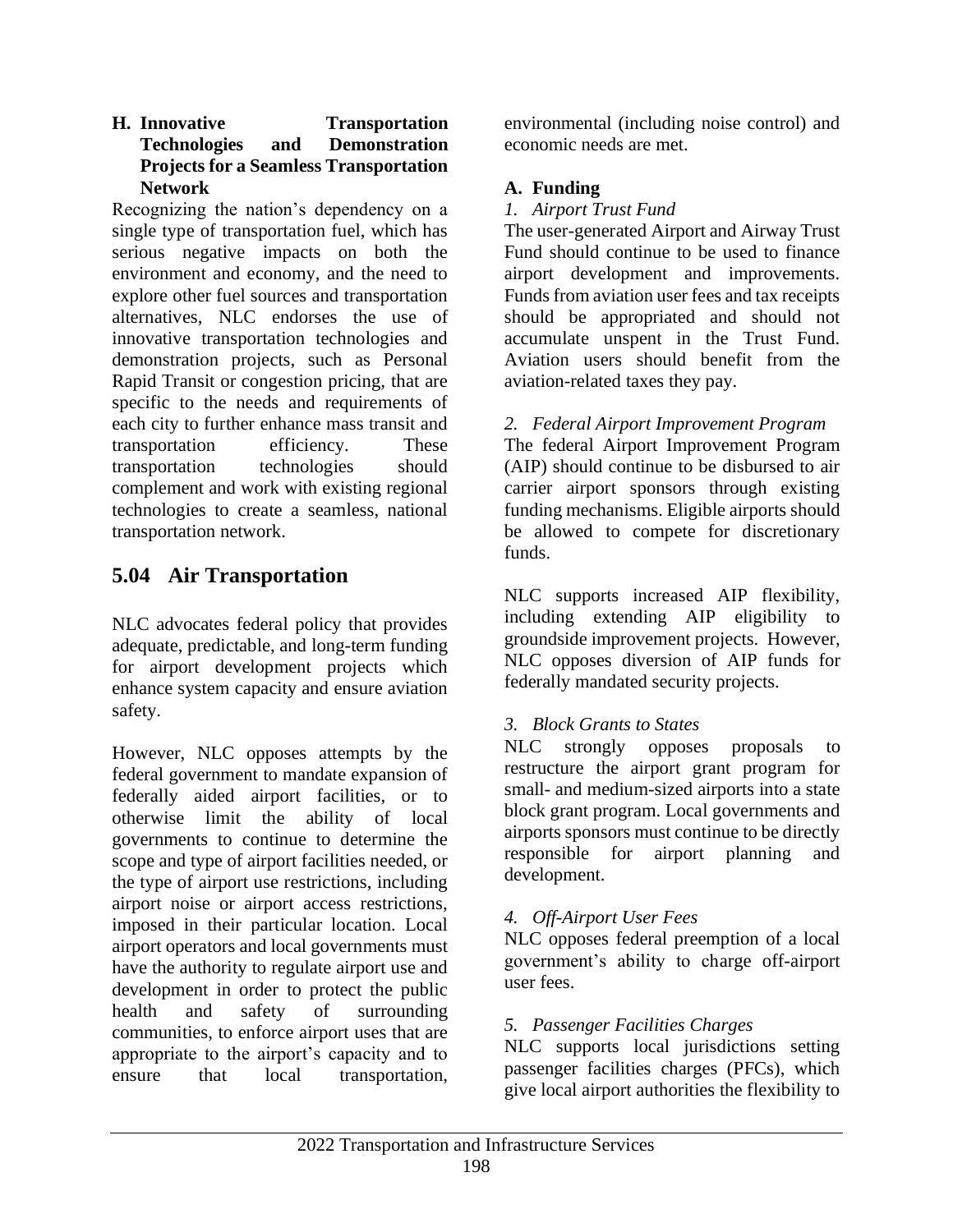address capacity and to implement major capital equipment upgrades, new technologies, and operational costs. These fees should be raised with inflation in order to maintain their purchasing power to build and maintain modern airport facilities.

## **B. Small Communities**

Insufficient service and unreasonably high fares have left some small communities without commercial air transportation service. To address these problems, NLC recommends the following policies:

## *1. Essential Air Service Programs*

The federal government should maintain current funding for the Essential Air Service (EAS) program and NLC urges Congress to fully fund the EAS program.

To promote competition and ensure efficient use of federal dollars, the U.S. Department of Transportation should hold designated EAS air carriers to existing performance standards.

### *2. Small Community Air Service Development Program*

Projects funded through this program have the potential to identify a broad variety of options to expand and improve service in small communities. NLC urges continued Congressional support of this program.

# **C. Airport Noise and Pollution**

NLC urgently requests Federal Aviation Administration (FAA) intensify and accelerate efforts to deliver rapid relief to residents of cities impacted by airports and aircraft overflights and their heightened and increasingly unacceptable levels of aircraft noise and pollution. In that effort, FAA policy should be extended to provide for the funding and implementation of measures to address the negative impacts of aircraft on affected communities. FAA should enforce

adherence to "Fly-Quiet programs", as well as residential-compatible runway usage, flight paths, and curfews established by local jurisdictions and approved by FAA. The NLC further requests FAA to revise flight paths, to the extent compatible with aviation safety, away from sensitive receptors and residential areas, and complete and implement the findings of the study of alternatives to the currently applicable 65 Db DNL (or CNEL in California) noise metric upon which FAA relies in its evaluation of noise impacts. FAA must adhere scrupulously to the requirements of NEPA. In doing so, it must not only conduct complete environmental impact studies rather than relying on Categorical Exclusions from environmental review of operations over affected communities but must also use a noise standard that accurately reflects the impacts of flight path changes and NextGen routing over established communities. The NLC encourages the appropriation of Federal funds to provide the resources required by affected communities to plan for compatible zoning regulations proactively in areas near airports and that are subject to substantial aircraft overflight. Finally, included in its complete environmental review should be a thorough study of the health impacts of burned jet-fuel residue on the health and quality of life of residents in affected areas, as well as on the environment. To effectuate these goals efficiently and expeditiously, increased, collaborative FAA/citizen participation in the planning, design, and implementation of NextGen routing process is also essential. (See clarifications at EENR Section 2.09, Noise Control, and CED Section 3.06, Land Use)

# **D. Federal Role in Air Traffic Control**

The federal government should provide funding for and ensure all airports and aircraft, including horizontal space delivery vehicles, are participants in a national air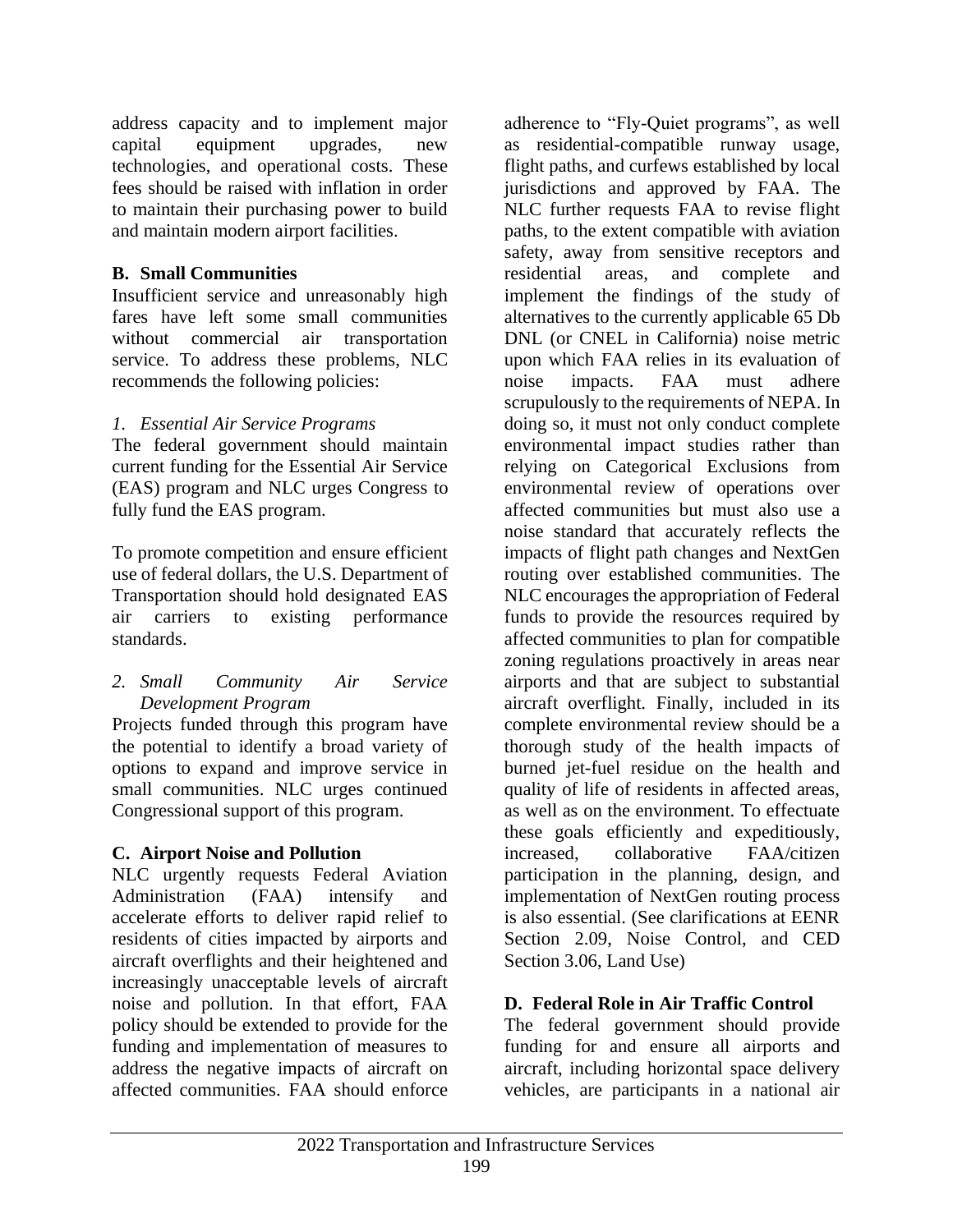navigation system which provides for safe aircraft operation. Additionally, the federal government should continue to provide for the safe integration of new aviation entrants into the national airspace and engage with local governments in the creation of new structures and technology to manage airspace such as the Low Altitude Authorization and Notification Capability system. NLC encourages FAA to consider how to advance a more responsive system for temporary notices and flight restrictions.

## **E. Aviation Security**

A thorough assessment of the current and potential threat to the air transportation industry is required. The Transportation Security Administration (TSA), the FAA and other aviation experts, in partnership with locally elected officials and law enforcement, must work cooperatively and take immediate action to ensure that the aviation security system is capable of responding to specified threat levels. The public interest demands an aviation system capable of deploying a mix of technology and procedures as a unified system capable of countering all vulnerabilities, while considering effects on passenger convenience.

NLC strongly urges the federal government to ensure air travel safety through implementing the screening of commercial cargo on passenger planes, improving passenger and airport employee screening procedures, expanding traveler programs, and improving terminal safety requirements. NLC also encourages Congress, or the U.S. Department of Homeland Security through the regulatory process, to further strengthen the "known-shipper" program by improving procedures for monitoring and auditing "known-shippers" of cargo.

To develop an effective aviation security policy, Congress must clearly define responsibilities within the structure of the federal transportation program. The TSA, FAA, state and local governments, and the U.S. Department of Transportation must develop a coordinated plan to determine the level of authority each agency and government entity controls in any situation.

Since aviation security is a matter of national defense, any funds necessary to assure security must come from defense funding, not from additional fees levied on passengers. Shippers could be subject to additional fees for cargo screening. NLC opposes continued diversion of AIP and PFC funds for aviation security measures. The federal government must reimburse local governments for the expenses incurred from the mandated local law enforcement presence at airports. Congress should also reimburse costs to airports accrued from compliance with mandated security upgrades, including installation and deployment of Explosive Detection Systems.

# **F. Unmanned Aircraft Systems**

Local governments and our agencies remain one of the most significant authorized user groups of unmanned aircraft systems (UAS or drones), and cities are poised to benefit from the entry of new advanced urban air mobility (UAM or AAM) vehicles and UAS. Congress and the FAA must respect and uphold the existing authorities of local governments over land use, zoning, privacy, trespass, transportation, and law enforcement operations and work proactively with communities to seamlessly integrate and optimize drone operations. Further, FAA should not create unfunded mandates for local communities by the UAS and UAM structures they create nor allow for unsafe conditions to be created on the ground for communities from flights.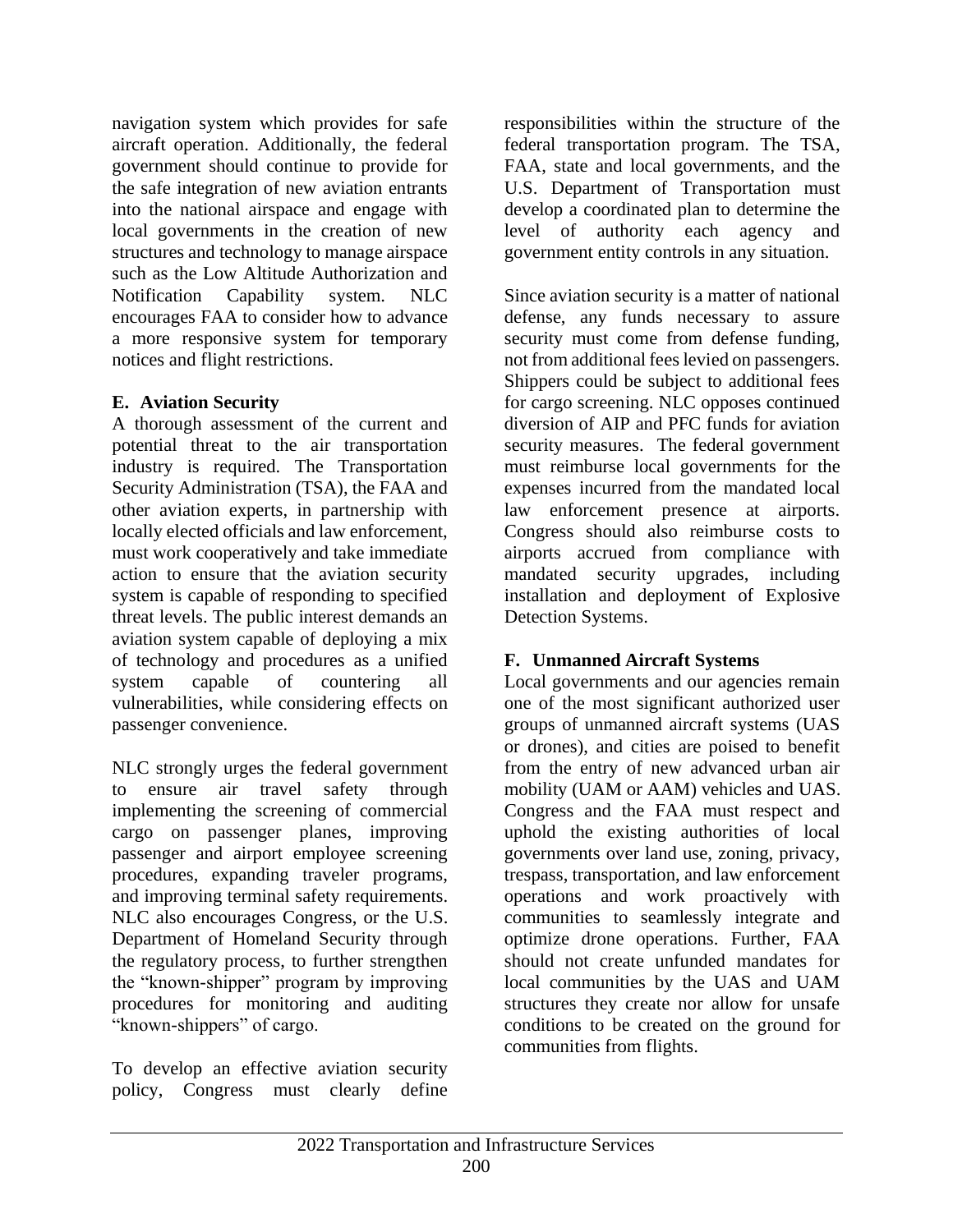It is unacceptable for local safety and emergency personnel to be burdened by managing the careless, clueless and criminal operators without appropriate tools and support. Congress must consider granting provisional or cooperative counterdrone authority for local law enforcement before FAA further opens UAS operations as it increases safety risks to communities.

Congress should establish a ground-to-air transportation planning program to begin to align UAM integration planning into existing long-term transportation plans with capital funding to develop and test operational concepts and development of heliport guidance should be appropriate to urban, suburban and rural environments and costeffective for development where air carriers have abandoned essential air service.

USDOT and FAA must include local government representation to all federal stakeholder groups and advisory committees that will impact local skies.

# **5.05 Rail**

# **A. Rail Principles**

NLC encourages the federal government and Federal Railroad Administration (FRA) to establish forward-looking and comprehensive visions, plans and regulations for passenger and freight rail that serves the development and renewal of safe and efficient freight movement through and to cities and connected and effective passenger rail including long-distance, inter-city regional and commuter service that provides significant mobility options to Americans.

The rail system in the U.S. should be modernized and renewed to supply:

1. Freight movement that delivers goods, supports economic activity, operates safely and efficiently and works with cities towns and villages to reduce noise,

blockages, emergency service disruptions and other impacts.

- 2. Long-distance inter-city passenger rail service traveling at least daily between myriad city pairs that is safe and convenient, is a proven economic catalyst for cities and regions, widens access to regional employment, education and medical care and opens the flow of tourist revenue for the communities it serves.
- 3. Regional and commuter rail service that travels frequently between city centers, outer suburbs, and commuter towns connecting people to jobs, educational opportunities, medical facilities, and centers of art and tourism, unlocking opportunities and aiding city towns and villages work toward equity, quality of life and sustainability.

NLC encourages the federal government and FRA to prioritize federal investment in rail projects that meet the following principles:

- *1. Local input:* accord with the recommendations of local governments to state compacts and state and federal rail plans;
- *2. Rail Infrastructure*: use of existing rail infrastructure, introduce improvements to benefit unimpeded freight and passenger traffic on the same corridor;
- *3. Service Equity:* introduce or enhance passenger rail service to underserved communities and/or regions unserved with rail transportation options;
- *4. Expand Connectivity:* by increasing service, city pairs, and new lines of service in a wider rail network and coordinating with "last mile" transit options;
- *5. Reduce GHG Emissions:* shift travel and freight demand to the significantly more energy-efficient option of rail to reduce the percentage of transportation related emissions.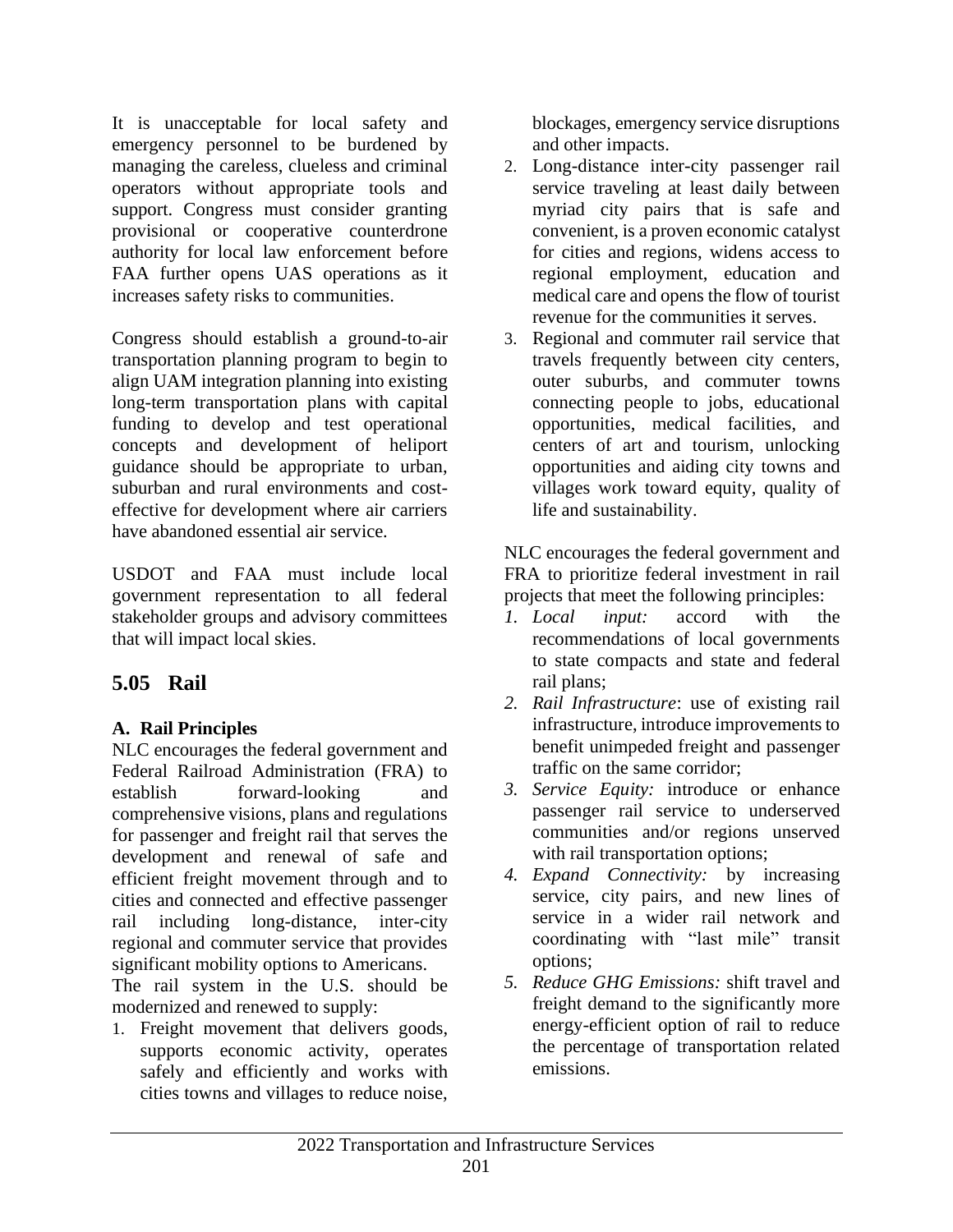### **B. Passenger Rail Planning**

NLC believes substantive engagement of local communities in passenger rail planning is essential to achieving a national network that meets the needs of the American people.  NLC urges Congress and the Administration to develop a long-range vision and plans for a coordinated national network of long-distance and state supported passenger rail service serving growth in America's regions and providing service to underserved areas. Plans should draw on state and intra-state rail plans and prioritization.

Ensure that plans are informed by and reflect the needs and priorities of local communities:

- 1. FRA, Amtrak and other operators should substantively include local governments in all their planning activities. The federal government should require states to do the same in state rail planning efforts required and supported under federal law.
- 2. NLC supports the authority to form multi-state and regional rail compacts to engage in corridor recommendations, coordination and project prioritization and development of multi-state regional rail, plans and maps and implementation of rail projects based on the local and state input received.
- 3. NLC further urges that states, regions and localities be provided sufficient resources in planning and implementing regional and commuter services.

NLC supports the investment in high-speed rail development as an important part of our national transportation network. Networks should be developed only after detailed analysis of their operational and financial feasibility and with local consent.

### **C. Passenger Rail Finance**

NLC encourages the federal government to enact policies and programs that would expand public and private investment in both passenger and freight rail mobility. NLC supports creation of a rail trust fund or similar mechanism to ensure continued investment and appropriate expansion to meet the rail visions adopted which include:

- *1. Increased funding*: for existing programs such as Consolidated Rail Infrastructure and Safety Improvements Program (CRISI) and Restoration & Enhancement Grant Program and creation of new programs as needed to adequately fund rail infrastructure acquisitions, improvements, and rights-of-way and operating costs;
- *2. Increased passenger specific funding:* federal sources specifically designated for passenger and commuter rail, including a set aside to ensure equity for undeserved regions and populations;
- *3. Flex funding:* allowing state, regional, and local government entities the option to flex a portion of their federal transportation allocation on intercity rail; and
- *4. Bonding:* Allowing federal and state governments to issue tax-exempt or taxcredit bonds for financing rail improvements;
- *5. Competition*: Support open competitive bidding on all contracts related to passenger rail development.

### **D. Rail Safety**

American deaths and serious injuries by rail have plateaued despite efforts by FRA and railroad operators. NLC calls on FRA and the Surface Transportation Board to continue to regulate safety using existing structures and legal options to follow through on modern safety practices and using policy tools, including incentives and penalties.

NLC urges the FRA to redouble its attention to the safety and mobility challenges that result from capital and operational decisions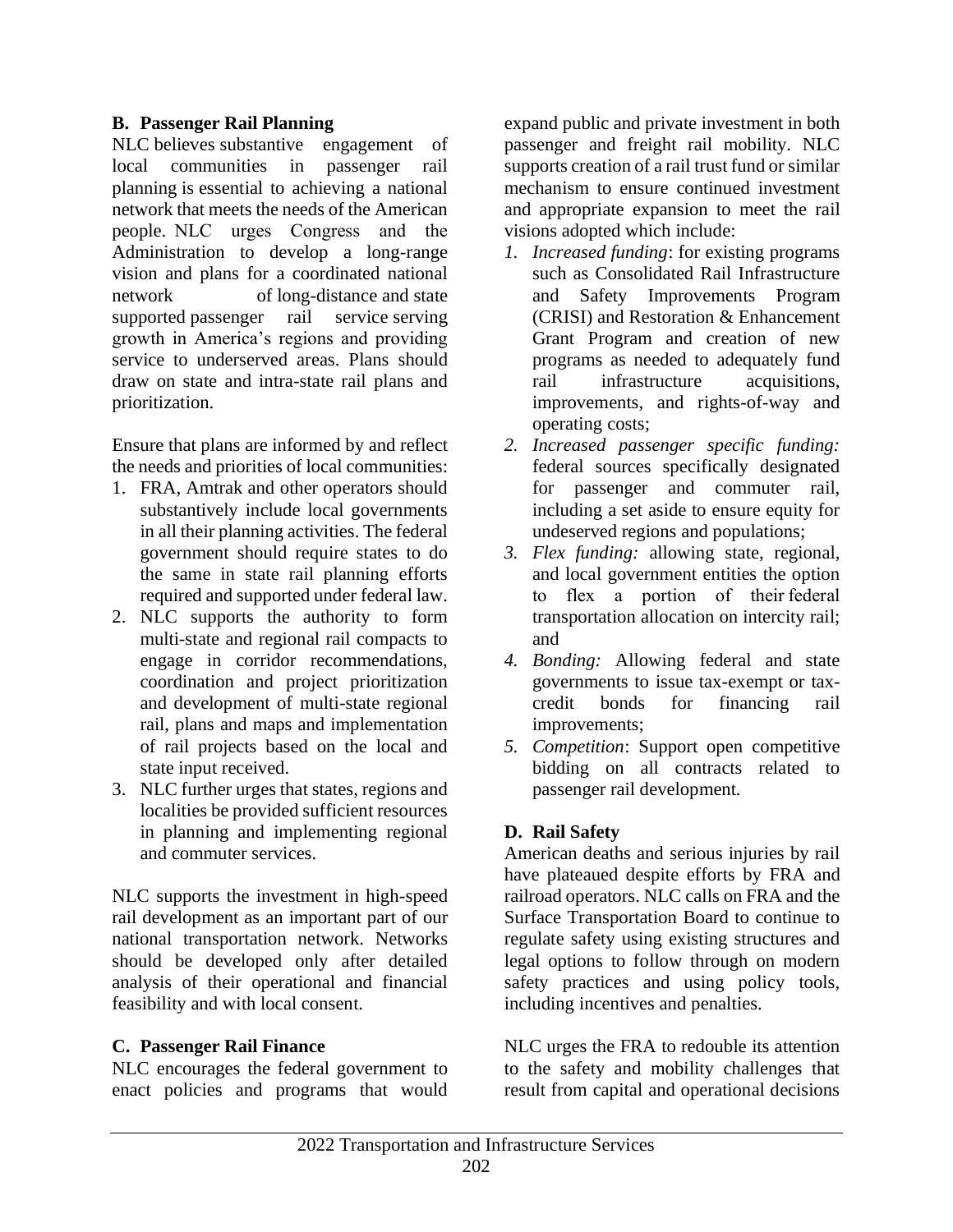such as the running of longer trains.  The FRA should conduct a study including local impact data from rail. The federal government require rail operators to introduce state-of-the-art solutions where train length and/or frequency impair the safety, mobility and/or pedestrian connectivity of communities on the project corridor.

NLC urges Congress to review the following rail safety issues:

- 1. *Local Access:* Requirements to close multiple rail crossings to receive agreement for support on isolated new investments in safe overpasses, underpasses, pedestrian bridges is unnecessary and unsafe;
- 2. *Blocked Crossings*: The increasing length of freight trains poses a safety hazard to communities which lack grade separations for emergency responders and other vehicular traffic, and safety standards should be established for the maximum length of time and reoccurrence of blocked crossing with appropriate consequences for failure;
- 3. *Technology for Prevention:* NLC supports the continued implementation of rail safety systems, such as positive train control (PTC) systems, to ensure safety on passenger rail lines to limit injuries and derailments;
- 4. *Communication:* NLC urges the federal government to direct the FRA to establish direct and transparent channels of communication between host railroads, operators and local governments through which to address safety issues and incidents and pursue productive collaboration between railroads and operators as needed to reduce conflicts, as well as deaths and fatalities related to rail lines.
- 5. *Maintenance:* Lack of railroad maintenance jeopardizes safety. The

closure of poorly maintained crossings and infrastructure cause congestion on remaining crossings putting operators and passengers of motor vehicles at a greater risk;

- 6. *Hazardous goods:* The proximity, switching and storage of railroad cars containing volatile and hazardous materials in and through urban and residential neighborhoods;
- 7. *Crew size:* The hazard of reduced crews undermines the safe and efficient movement of trains and puts local first responders in unsafe situations during rail incidents and accidents.

### **E. Freight and Passenger Rail Oversight**

NLC urges Congress and the Federal Railroad Administration (FRA) to ensure that the expectation set in the Rail Passengers Service Act of 1970 (RPSA) for reasonable cooperation between Amtrak intercity passenger rail providers and railroad companies owners is upheld. Adjustments to existing passenger rail providers and rail service should not be subjected to unreasonable compensation demands or unjustifiable access delays. The FRA should utilize its authority to achieve the intent of the law.

Rail owners must be disincentivized by the federal government from uncompetitive practices by the federal government to price gouge other entities seeking to reasonably access the network. Rail operations should be competitive, and market driven.

Congress and FRA must improve on-time passenger interstate rail service by ensuring the Surface Transportation Board is able to effectively measure it and report it publicly by having access to freight and passenger data from rail owners and operators.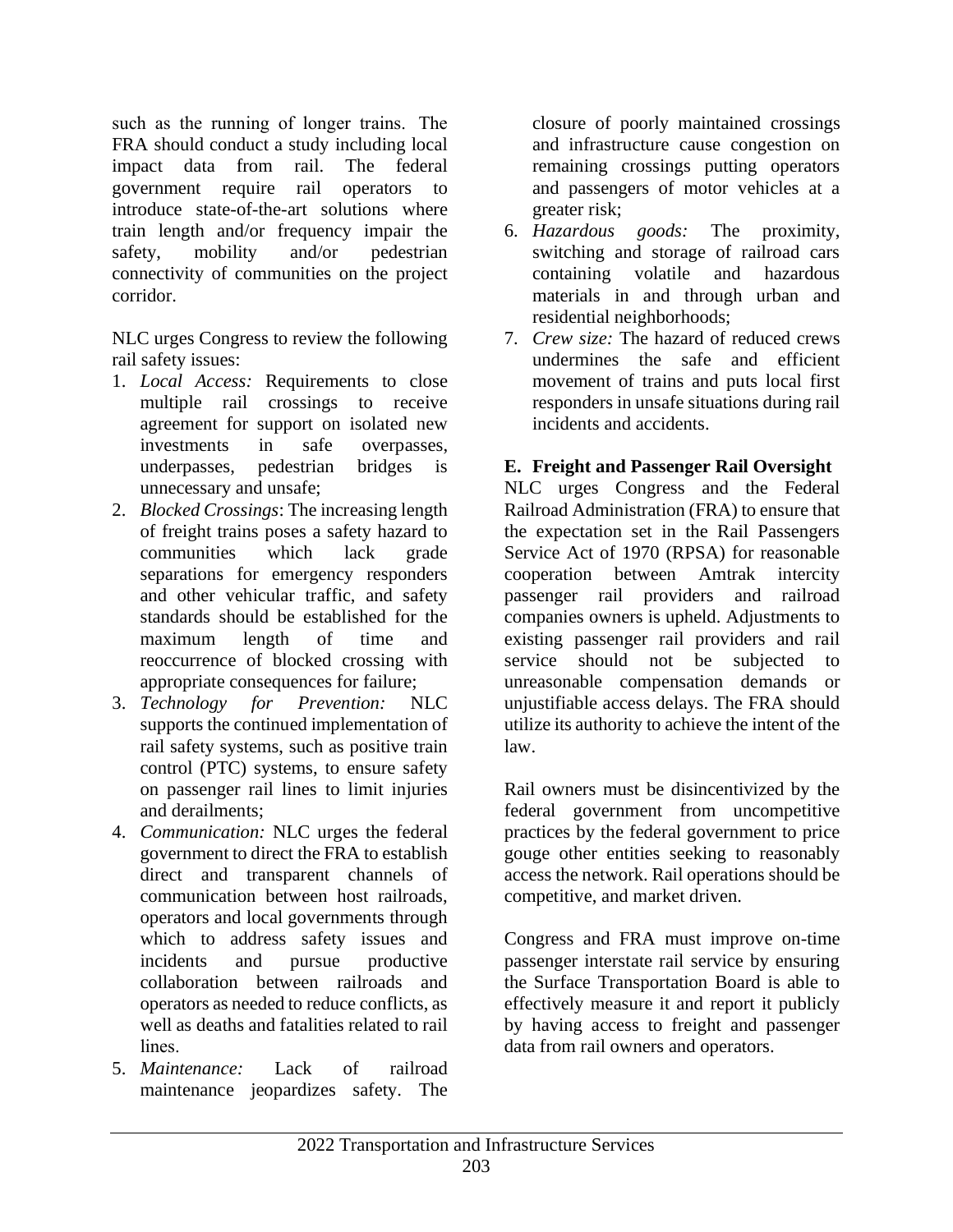NLC believes that no federal rail advisory committee on rail is complete without local and regional representation. NLC recommends Amtrak's board include at least one local elected official and regional planning leader to appropriately represent the communities it serves.

# **F. Rail Operations and Maintenance**

Continued maintenance is the individual responsibility of the rail owner. NLC urges the federal government to review and update rail track standards for dual freight and intercity passenger rail uses through appropriate rail improvements and clarify responsibility and funding mechanisms for dual use tracks. Congress and the public and private sectors must cooperate to provide for the efficient movement of freight and passengers, especially with regards to the management, relocation of rail lines, sidings, and increased rail traffic within metropolitan areas, to maximize benefits while reducing safety hazard and disruptions to municipal functions.

# **G. Rail Environmental and Noise Impacts**

Federal law regulating railroad activity should not preempt local, state, or federal environmental review and requirements for permitting and mitigation of railroad activities. The environmental impacts of railway activities and facilities, including pollution, poor air quality, land use, vibration, light pollution, and noise, should not be exempt from local environmental, public health, safety, or welfare-based regulations.

Railroads should be subject to light pollution and noise constraints. FRA's Train Horn rules must be modernized to utilize technology to affordably and safely make rail notifications in communities. FRA should work with communities to develop, test and adopt modern noise and light standards using

new tools and methods to reduce community harm and disruption while continuing operations. Also, the impact of the increasing weight of freight trains along with increasing length must be evaluated in terms of impact on noise and vibration levels experienced in surrounding communities. Rail yard lighting standards and types need to be established that minimize lighting impact on neighboring communities.

# **H. Rail Line Abandonment**

Congress must protect national, state, and local government interest in alternative public transportation regarding the use of abandoned rail corridors. Congress should:

- 1. Require railroads to provide specific information concerning traffic trends, profitability, and rail line conditions to federal authorities, rail users, and state and local governments six months prior to the filing of the abandonment application.
- 2. Require a railroad to transfer an abandoned rail corridor to a state or local agency for no more than the constitutional minimum valuation, for alternative public uses including walking and biking, and public-private transportation initiatives. Public interest in alternative use of rights-of-way should be fully considered during rail merger proceedings.
- 3. Provide federal financial assistance for the purpose of converting existing rail terminals into intermodal/ multimodal facilities.
- 4. Ensure that active but unused rail lines are not allowed to deteriorate beyond the condition that would allow public use if the line were abandoned and transferred to public ownership.
- 5. Specify how the federal government should balance the impact on shippers and the community of losing rail service against the burden upon the railroad of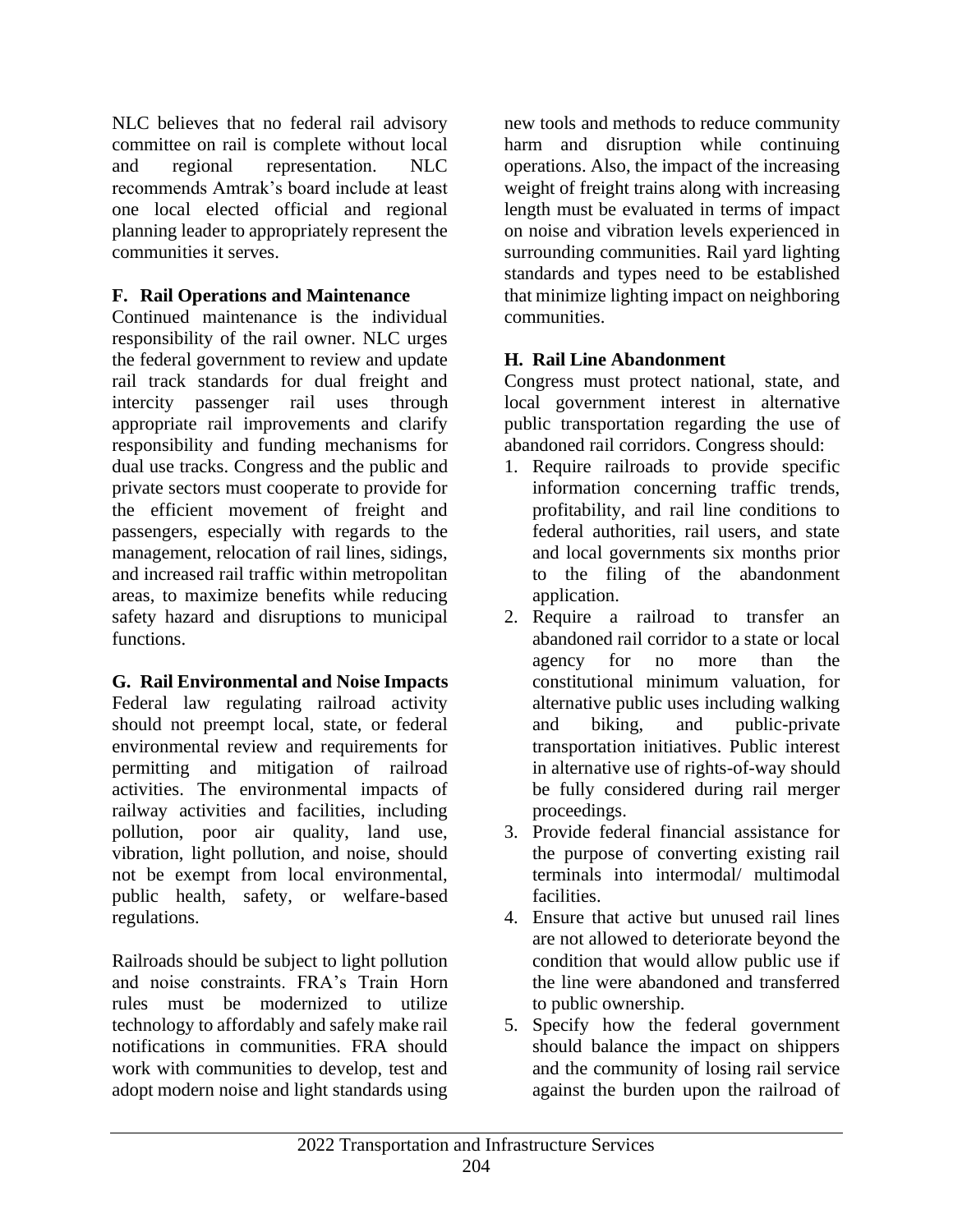continued service and the potential use of the corridor for public transportation, including biking and hiking. Alternative means of freight and passenger conveyance should be considered.

## **I. Rail Mergers**

NLC calls on USDOT and FRA to increase their safety oversight under all existing laws and regulations to reevaluate railroad incentives and penalties, address noise issues in communities, decrease barriers for local communities that perpetuate inequities, while ensuring safety at at-grade rail crossings. Freight rail mergers in the United States must be in the best interest of the country and a competitive marketplace. The Surface Transportation Board should be required to consider the impact on cities, towns and villages and their resident's quality of life and all aspects of a railroad's safety record as two of the key criteria for approving railroad mergers or expansions. Because of the potential impact mergers can have on local municipalities, federal law should ensure that local governments have police, zoning, and land use authority for the protection of the environment and public safety.

# **5.06 Waterways, Ports and Landside Connections**

Waterways and ports are an integral part of a comprehensive, intermodal transportation system vital to our nation's economic security and the financial health of cities.

The effects of ports go beyond their immediate boundaries. NLC recommends that the federal government consider the following funding and public safety issues related to ports:

### **A. Funding for Harbor Maintenance and Dredging to Increase Capacity**

Recognizing the importance of ports and their impact on the national economy and job creation, NLC supports funding for harbor maintenance and funding for dredging to maintain or increase capacity. NLC urges Congress to recommend a defined revenue source for this purpose and provide support for development of environmentally friendly ship channel shoreline systems. NLC further calls on Congress to provide financial and technical assistance to communities and their watershed partners to promote innovative approaches for the construction and maintenance of shorelines in the vicinity of federally maintained navigable waters.

### **B. Transportation In and Out of Ports**

NLC expects the federal government to assist local and state government agencies in providing the needed financial resources to support the landside infrastructure in and around ports required to operate an efficient intermodal system and to support efficient port operations including commuter transportation at port facilities such as ferries.

### **C. Operations Funding to Implement the Transfer of Cargo to Portside Distribution**

NLC supports the design and implementation of equitable waterway commercial user fees and customs duties necessary to generate sufficient revenues to finance waterway and port operations and improvements.

### **D. Security**

Because cargo containers are distributed throughout the country, any dangerous cargo in a particular container could pose a threat to any city in the nation. Greater security can be achieved by establishing partnerships with industry and foreign ports to encourage increased security in their supply chains and the federal government should continue to establish such partnerships as quickly as possible. To reduce cities' vulnerability from cargo containers, NLC recommends that the federal government: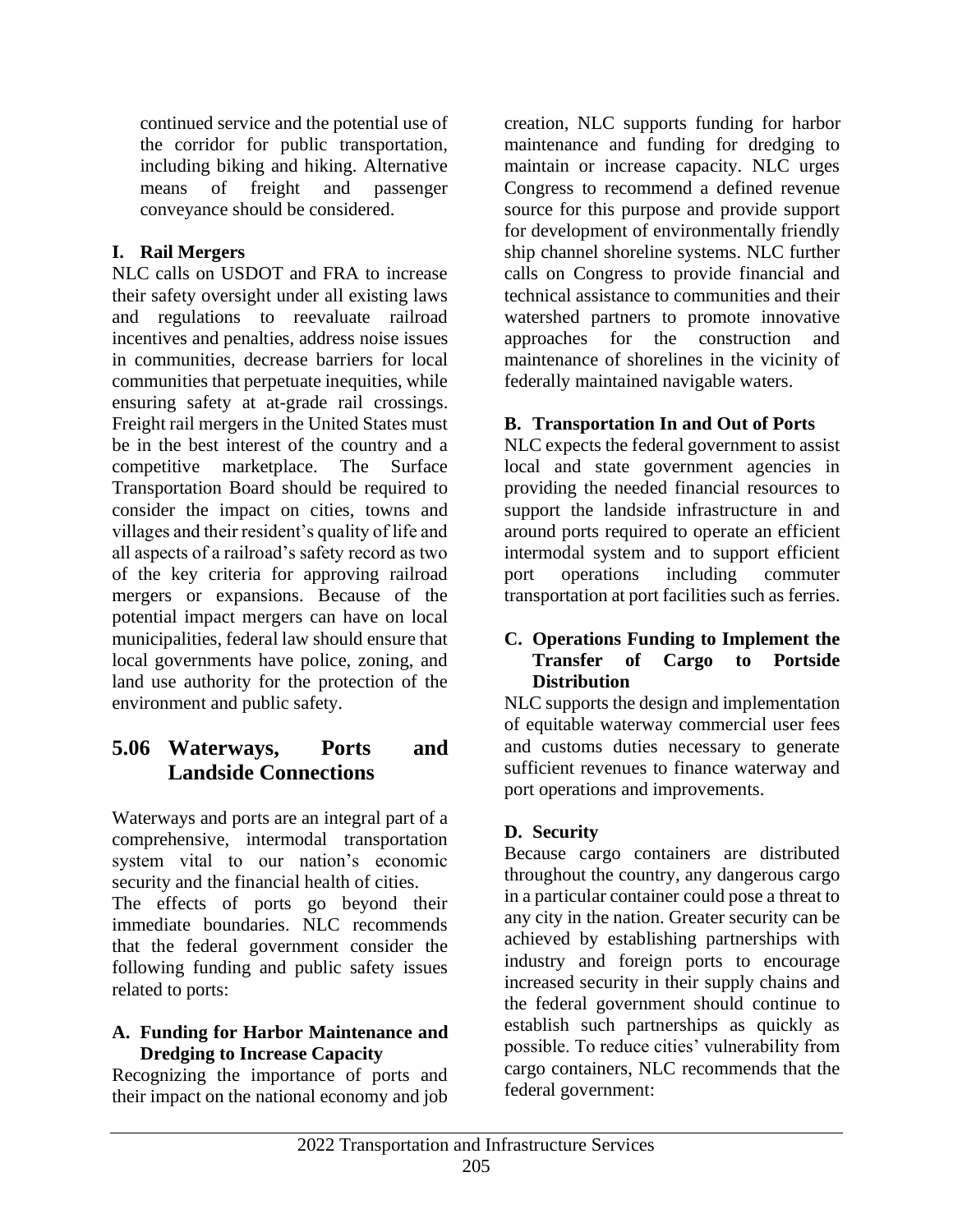- Increase funding for waterways and port security;
- Allow locally elected officials to coordinate waterway and port security at the local level, in conjunction with the U.S. Coast Guard and other affected federal agencies;
- Continue to provide technical guidance and oversight for port vulnerability assessments, entrusting one federal agency with this responsibility;
- Require screening and background checks of port personnel;
- Establish a grant program for ports to acquire new security technology;
- Increase inspections on cargo containers, through the U.S. Customs Service, and provide additional funding and equipment to Customs to monitor cargo without slowing the movement of commerce;
- Establish criteria for identifying high risk containers;
- Pre-screen containers, according to international agreements, before shipment; and
- Develop and require the use of containers that are resistant to tampering.

Port security measures should be funded through national defense programs and general fund revenues, not through increased user fees.

### **E. Funding for Maintenance of Inland Waterways and Locks**

Recognizing the importance of inland waterways as well as locks and their impact on the national economy and local economies, NLC supports sufficient funding for inland waterways infrastructure, fully funding the Inland Waterways Trust Fund.

# **5.07 Pipelines**

The system of gaseous and liquid pipelines is an important component of an efficient transportation network for moving hazardous material. Our nation's pipelines keep portions of these hazardous materials off of our roads, waterways, and rail lines, making those modes of transportation safer for all users.

Unremitting attention to the safety of this system is vital to cities, due to the hazardous nature of these materials, the proximity of many pipelines to homes and businesses, and the potential environmental impacts of any failure in the system.

To improve the safety of the system, the federal government, through PHMSA the Office of Pipeline Safety (OPS), must:

- Continue to allow states the flexibility to impose safety requirements beyond federal requirements, and extend the right to enforce those safety requirements to states that have imposed such requirements;
- Develop standards for periodic testing of pipelines and periodic hydrostatic tests;
- Further refine and advance the definition of High Consequence Area, or HCA, to assure the definitions appropriately capture "environmentally sensitive areas" and "high density population areas" which would be severely impacted if a failure in a pipeline were to occur; and
- Strengthen rules regarding pipeline operation, maintenance, and public reporting.

To reach the goals stated above, NLC recommends that the federal government:

- Require formal testing and certification of pipeline operators;
- Promulgate needed regulatory improvements in transmission pipeline integrity management approaches and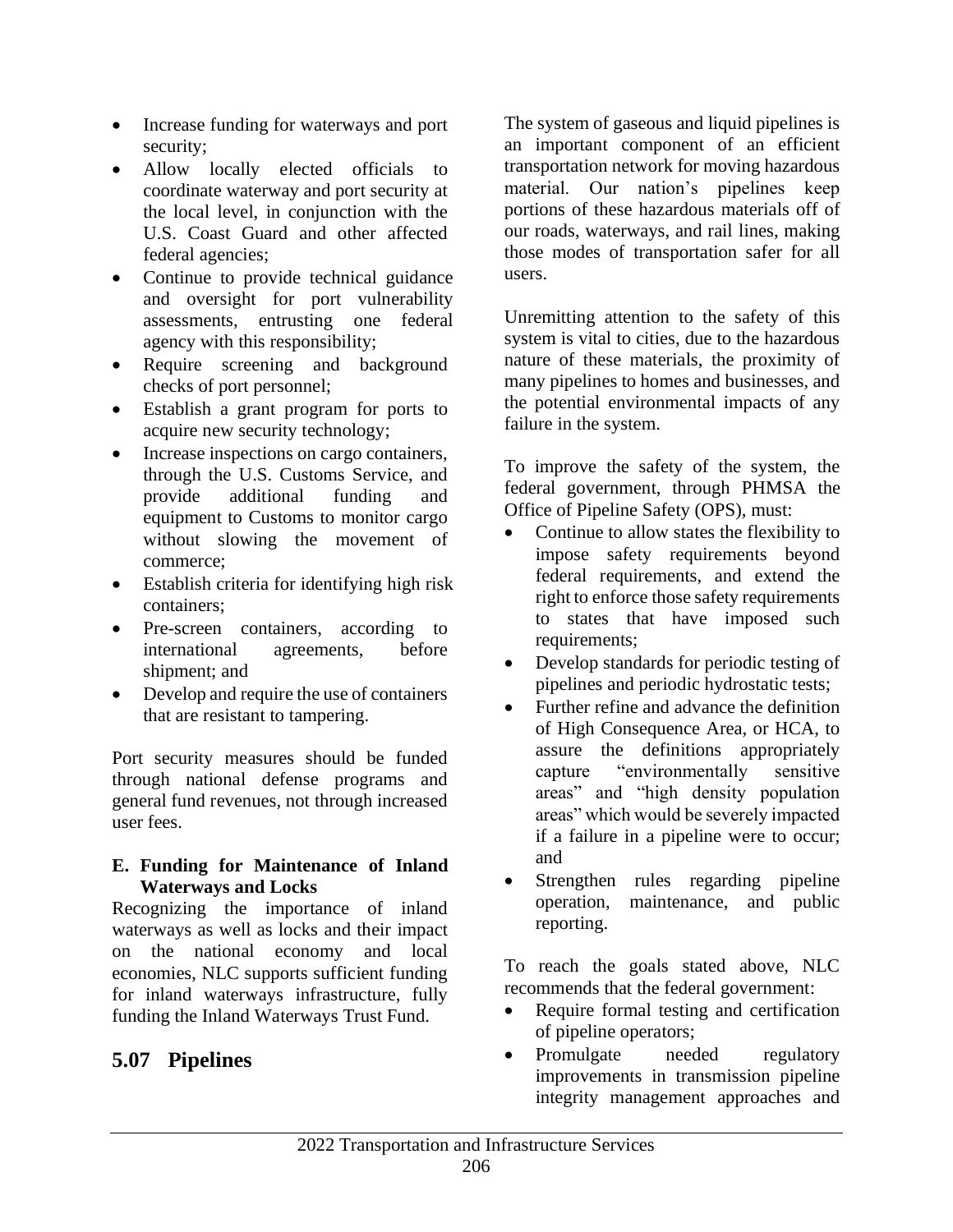enforce such advances to reduce pipeline failures;

- Require Study implementation of new technologies to detect pipeline releases, especially transmission pipeline ruptures;
- Impose equivalent safety standards, where appropriate, for both liquid fuel and natural gas pipelines;
- Require pipeline operators to report all liquid spills to the Office of Pipeline Safety and affected jurisdictions, except those spills truly de minimis in nature;
- Require pipeline operators to disclose to local and state authorities the results of all pipeline inspections;
- Require the Office of Pipeline Safety to work with local emergency response providers to develop preparedness and response plans, and to provide appropriate funding, including grants, to local jurisdictions to implement such plans;
- Recognize the right of local governments through franchise provisions to require pipeline operators to 1) provide to local governments the data and results from internal and external pipeline assessments along with a description of the testing methods to allow for their analysis of the potential risks to public safety; 2) require pipeline operators to cooperate with local governments in emergency preparedness and response and 3) require pipeline operators to have state of the art safety, warning, detection and emergency response capabilities to protect cities and their citizens and to mitigate potential damages from an accident;
- Require pipeline operators to provide data to the National Pipeline Mapping system administered by OPS and make this data available to local jurisdictions;
- Require periodic management audits of pipeline companies to assure compliance with the foregoing;
- Provide enhanced funding to federal agencies and states charged with the implementation and oversight of pipeline safety laws and regulations; and
- Require pipeline operators to provide for anti-tampering devices and surveillance systems to protect pipelines from criminal activity, including terrorist attacks to deny service, and drug cartel use of the pipelines for drug deliveries.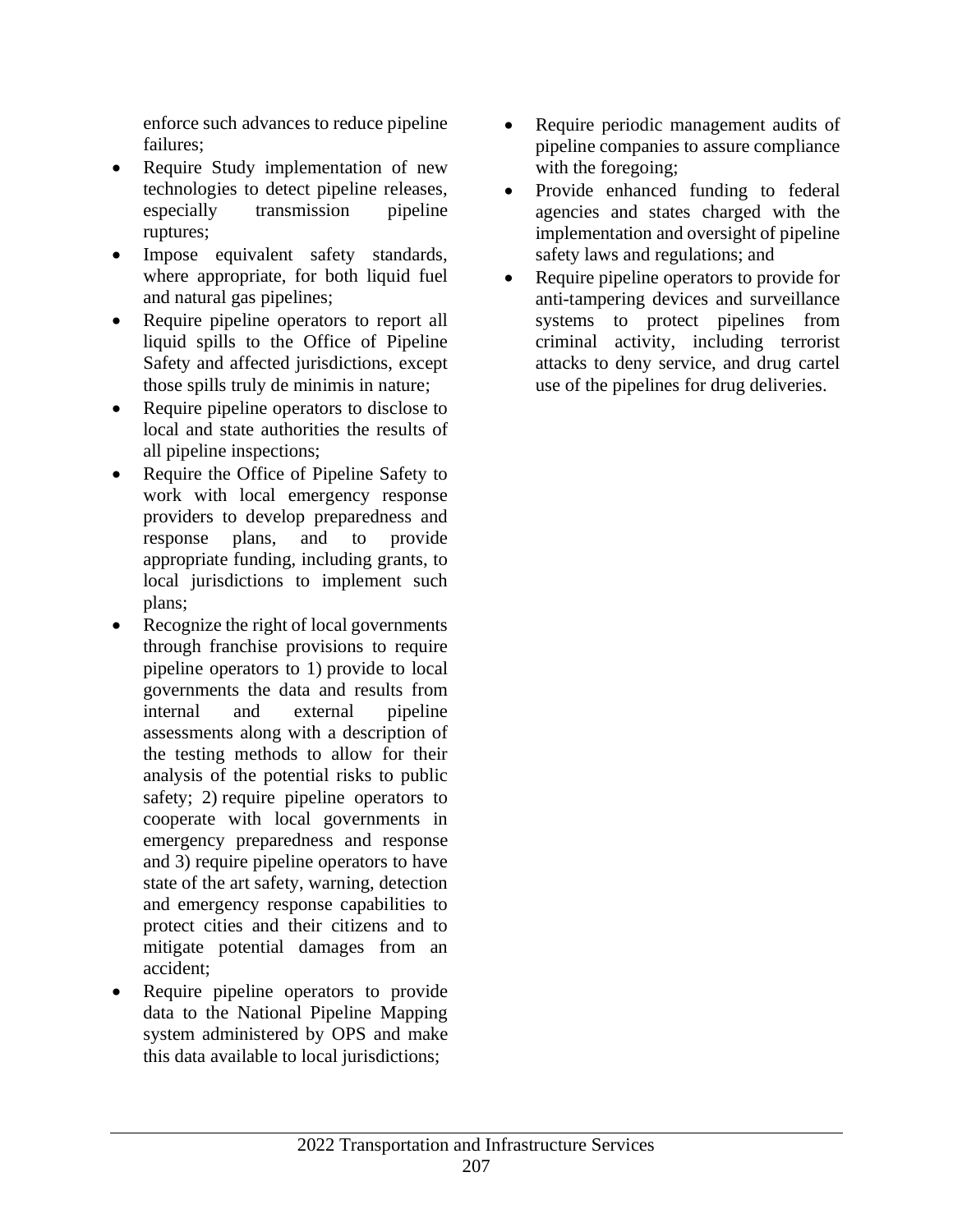### **NLC RESOLUTION #37**

#### **PARTNER WITH CITIES, TOWNS, AND VILLAGES ON FLEXIBLE PROGRAMS TO MEET EVERY COMMUNITY'S TRANSPORTATION NEEDS AND VISION**

**WHEREAS**, the National League of Cities (NLC) applauds Congress, the President, and the Administration for advancing the Infrastructure Investment and Jobs Act (IIJA), a historic national infrastructure package that will allows us to rebuild and reimagine America's transportation and essential infrastructure together; and

**WHEREAS,** the economic potential of our cities, towns and villages relies on a safe and efficient multimodal network of locally owned and operated roads, bridges, transit, rail, sidewalks, trails, airports and ports built on strong transportation plans starting at the local and regional level and intersecting with state and national systems; and

WHEREAS, local governmental agencies own 74.8% of the nation's highway lane mileage<sup>1</sup> and 50% of the nation's 617,000 bridges<sup>2</sup> while 845 urban and 1,684 rural transit providers are directly owned by local governments and make up 46% of the nation's transit providers;  $3$  and

**WHEREAS,** as the level of government closest to America's communities, cities, towns and villages continues to be responsive to emerging and obstinate challenges while also being nimble, innovative and welcoming to new creative ideas and processes that deserve further recognition; and

**WHEREAS,** local governments are prioritizing the full transportation network as a critical instrument for reaching community goals including quality of life for residents, economic opportunity for workers and businesses, health outcomes for children, equity for disadvantaged people and neighborhoods and so many more, but we share ownership and responsibility for the transportation network with federal and state authorities whose decisions can impact what is possible in our own areas, such as with the limitations from the Manual on Uniform Traffic Control Devices.

**NOW, THEREFORE, BE IT RESOLVED** that NLC urges the federal government to *prioritize infrastructure partnership* with America's cities, towns and villages as a national priority through direct and flexible programs that are positioned to meet every community's transportation needs and vision as they carry out the programs and policy in the Infrastructure Investment and Jobs Act; and

**BE IT FURTHER RESOLVED** that local governments expect that the USDOT will *support the full transportation network* of the U.S. and align available programs, investments, research, and support more appropriately to reflect the demands of the full system and work with all infrastructure owners productively;

<sup>1</sup> <https://www.fhwa.dot.gov/policy/23cpr/chap1.cfm>

<sup>2</sup> <https://crsreports.congress.gov/product/pdf/R/R44459>

<sup>3</sup> <https://crsreports.congress.gov/product/pdf/R/R44459>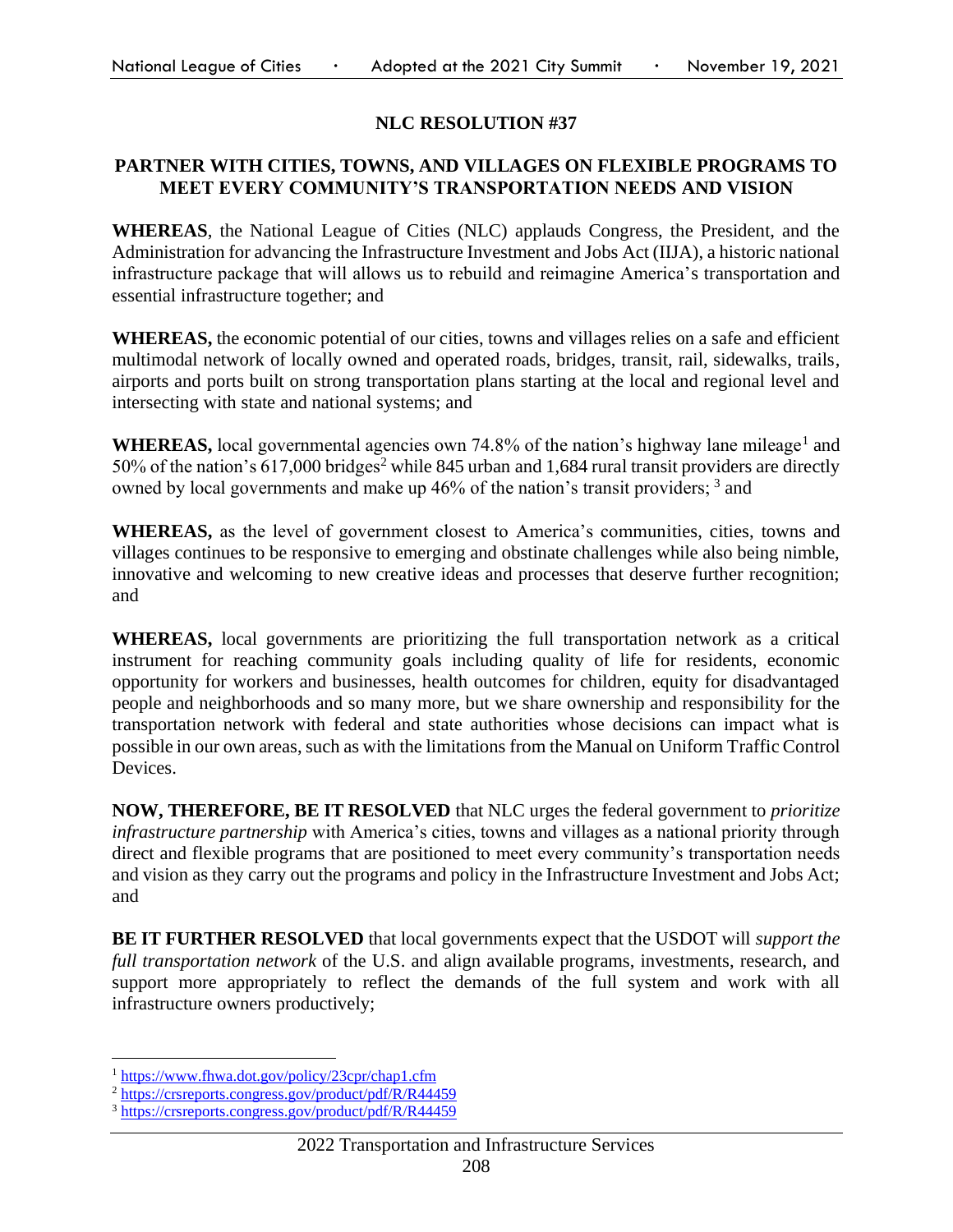**BE IT FURTHER RESOLVED** that NLC asks for federal, state and regional *commitments to collaboration* with cities, towns and villages on the rebuilding and reimagining necessary for transportation, including renewing a long-term comprehensive transportation vision and completing thousands of projects in the next decade; and

**BE IT FURTHER RESOLVED** that NLC recommends that the *federal funding process and administration be guided and streamlined* so that cities, towns and villages are empowered to manage and utilize federal transportation investments efficiently and effectively without fear of unnecessary burden or surprise costs; and

**BE IT FURTHER RESOLVED** that America's local governments fully support a more *equitable approach in the distribution and competition for federal resources* across the full transportation network and prioritizing projects based on their local and regional impact; and

**BE IT FURTHER RESOLVED** that local governments call on the federal government to support local initiatives to *modernize and improve transportation planning and community engagement*, including partnerships with community leaders and community-based organizations to ensure a greater and more equitable role for impacted communities in transportation planning; and

**BE IT FURTHER RESOLVED** that America's local governments support both *traditional and emerging transportation modes* including regional and intercity rail connections, safe biking and walking infrastructure, transit and micromobility of all forms including autonomous vehicles, modern buses, scooters and e-bikes; and

**BE IT FURTHER RESOLVED** that NLC supports continuing to move toward a *outcome-based transportation structure* where the goals of the programs align with the region's goals for economic development, sustainability, safety, innovation, equity, and regional connectivity; and

**BE IT FURTHER RESOLVED** that local governments call on the federal government to address the nation's congestion points in collaboration with our communities and actively consider the essential urban and rural connections between ports, rail, freight and highways and the implications on the nation's energy use, economy, public health, and environment.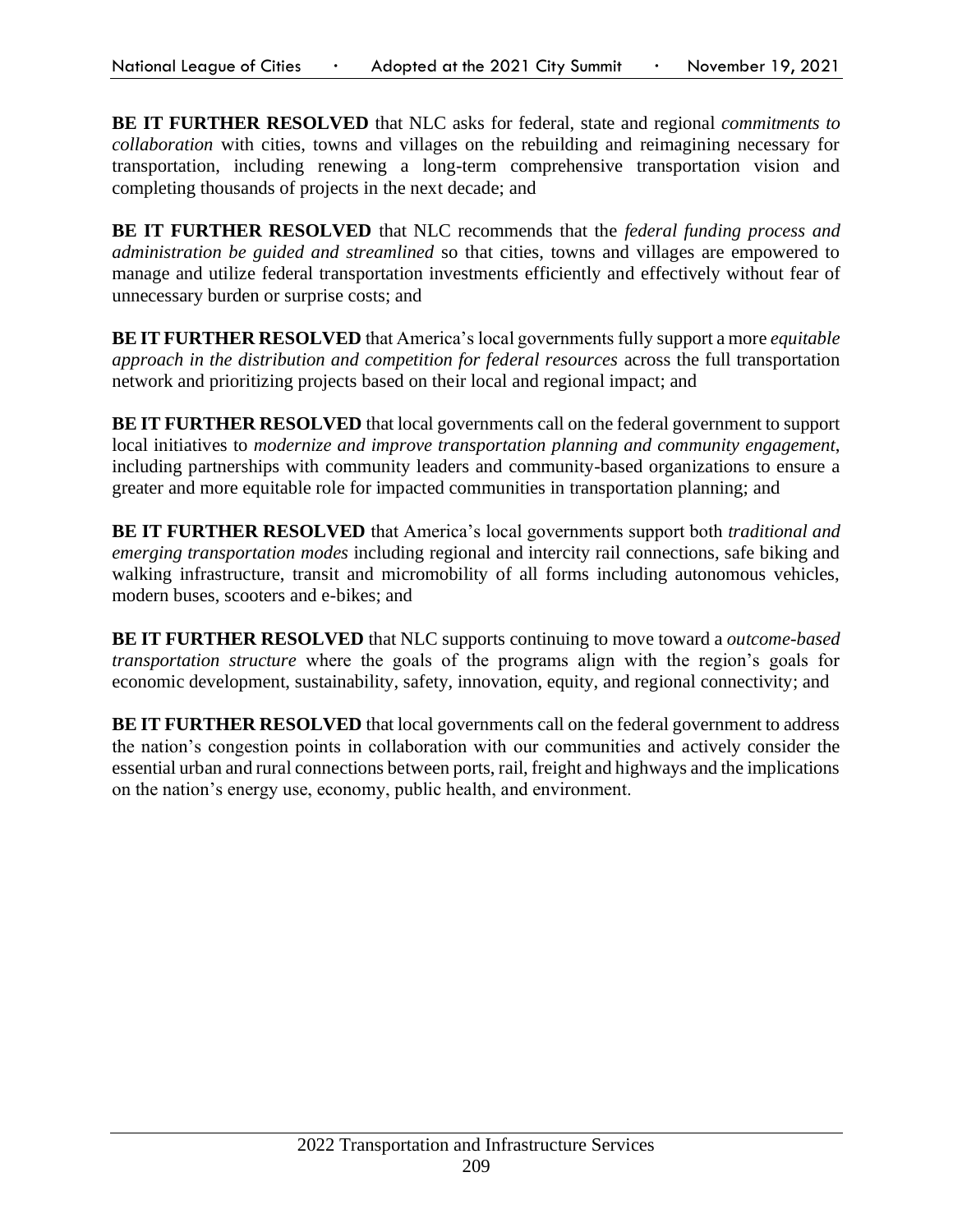### **NLC RESOLUTION #38**

### **ADVANCING SAFETY FOR ALL TO REACH VISION ZERO WITH POLICIES THAT ACHIEVE SAFE, HEALTHY AND EQUITABLE MOBILITY FOR ALL**

**WHEREAS**, every traffic death in the U.S. is unacceptable and preventable, yet each year more than 40,000 people are killed and thousands more are injured on American streets and every 7 minutes a pedestrian is injured; and

**WHEREAS**, while everyone is affected by collisions, collisions do not affect everyone equally; and

**WHEREAS**, preventable deaths and serious injuries disproportionately impact disadvantaged and vulnerable communities that include, but are not limited to: children, older adults, individuals experiencing homelessness, individuals who rely on streets, bike lanes, and sidewalks for income, individuals with a disability, and individuals who have historically been profiled by law enforcement; and

**WHEREAS**, as the primary owners and managers of the road network in the U.S., America's local governments are leading safety efforts across the country on the roads, rails and sidewalks they own and operate by implementing road design and technology solutions that allow us to reach a goal of zero fatalities – Vision Zero; and

**WHEREAS**, the United National has proclaimed a [Decade of Action for Road Safety from 2021-](https://www.who.int/teams/social-determinants-of-health/safety-and-mobility/decade-of-action-for-road-safety-2021-2030) [2030,](https://www.who.int/teams/social-determinants-of-health/safety-and-mobility/decade-of-action-for-road-safety-2021-2030) to target a reduction of road traffic deaths and injuries by 50% by 2030 using a [Safe Systems](https://safety.fhwa.dot.gov/zerodeaths/docs/FHWA_SafeSystem_Brochure_V9_508_200717.pdf)  [approach](https://safety.fhwa.dot.gov/zerodeaths/docs/FHWA_SafeSystem_Brochure_V9_508_200717.pdf) and Senator Blumenthal of Connecticut and Representative Schankowsky of Illinois have introduced a bi-cameral resolution expressing a desire to reduce traffic fatalities to zero by 2050; and

**WHEREAS,** communities of all sizes can aid in preventing the deaths of our residents, neighbors and families by taking a proactive, preventative ["Safe Systems"](https://safety.fhwa.dot.gov/zerodeaths/docs/FHWA_SafeSystem_Brochure_V9_508_200717.pdf) approach that acknowledges humans make mistakes and uses a holistic safety approach of the road system; and

**WHEREAS**, communities across the country are engaged in planning and constructing connected networks of safe trails and active transportation infrastructure that enable people to, in the safest way possible, walk or bike to their daily destinations, including their schools, workplaces, and commercial centers; and

**WHEREAS,** road collisions also have an economic cost to the injured and even to those who are not immediately impacted, since communities share responsibility for the increased costs of medical services, legal and court fees, emergency service response, insurance administration, congestion, property damage, and decreased workplace productivity from incidents.

**NOW, THEREFORE, BE IT RESOLVED** that America's city leaders urge the President, Congress, USDOT and all federal agencies to commit federal leadership and support to cities prioritizing safety for all residents through safety efforts, implementing Safe Systems in roadway design and guidance recognizing that design is more effective than enforcement, honing proven countermeasures and interventions that prioritize transportation safety for all, investing in safe and